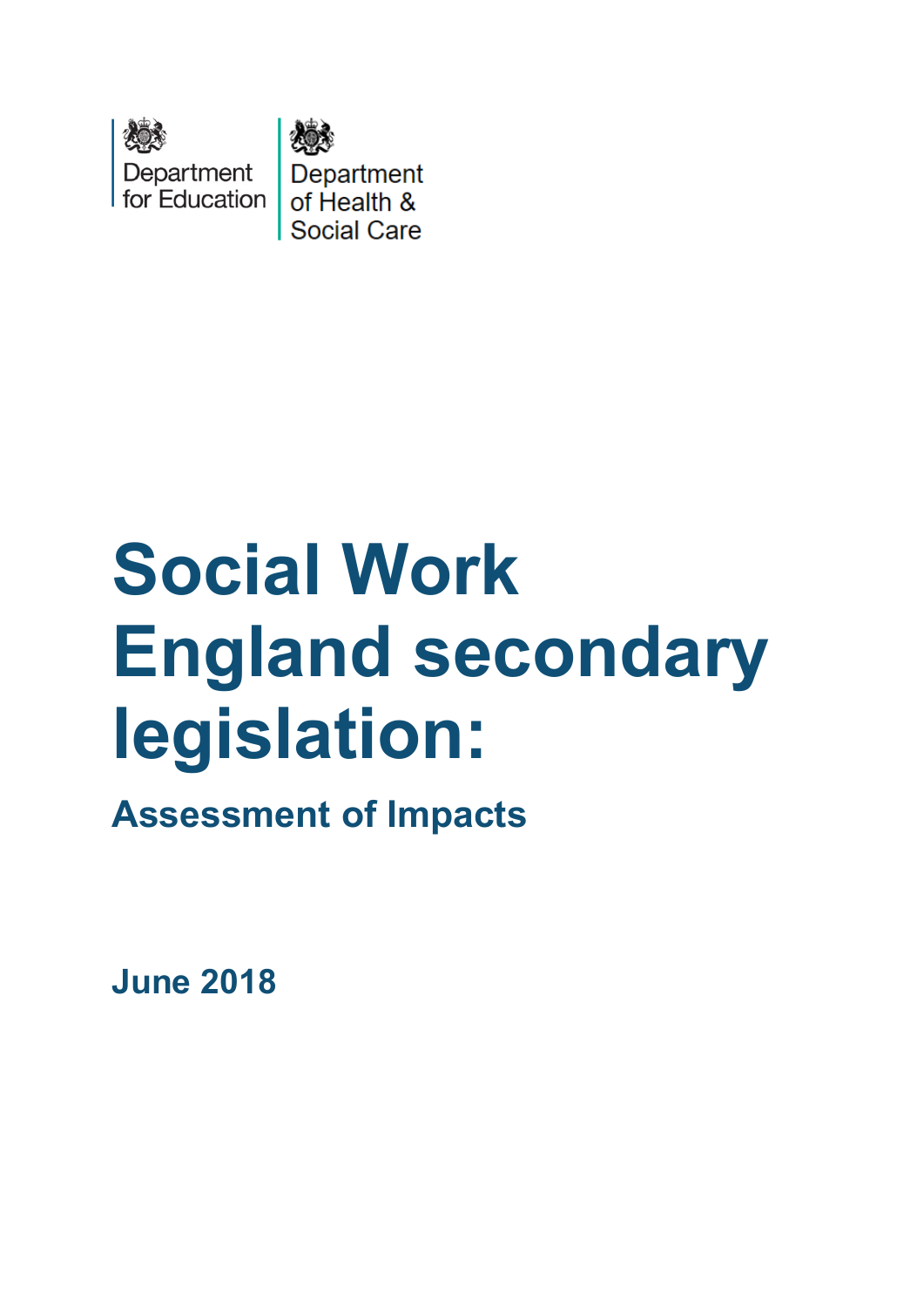## **Contents**

| Summary                                                                                           | 3              |
|---------------------------------------------------------------------------------------------------|----------------|
| Social Work England secondary legislation - general assessment of impacts                         | 4              |
| Part 1 – General impacts                                                                          | 5              |
| Introduction and background                                                                       | 5              |
| What are the policy objectives and the intended effects?                                          | 5              |
| What do the regulations cover? What are the impacts and which groups of people do<br>they affect? | 6              |
| Registration (Part 3 of the regulations)                                                          | $\overline{7}$ |
| Education and training (Part 4 of the regulations)                                                | 8              |
| Fitness to practise (Part 5 of the regulations)                                                   | 9              |
| Cost impacts                                                                                      | 10             |
| Other general impacts                                                                             | 10             |
| Conclusions: overall impacts                                                                      | 12             |
| Part 2 – Equalities impacts                                                                       | 13             |
| Introduction                                                                                      | 13             |
| Policy objectives: general overview                                                               | 15             |
| Consultation and engagement                                                                       | 16             |
| Analysis - Government's assessment                                                                | 18             |
| Equalities impacts - overall conclusions                                                          | 22             |
| ANNEX A: What's new in the regulations: summary of impacts and groups<br>affected                 | 24             |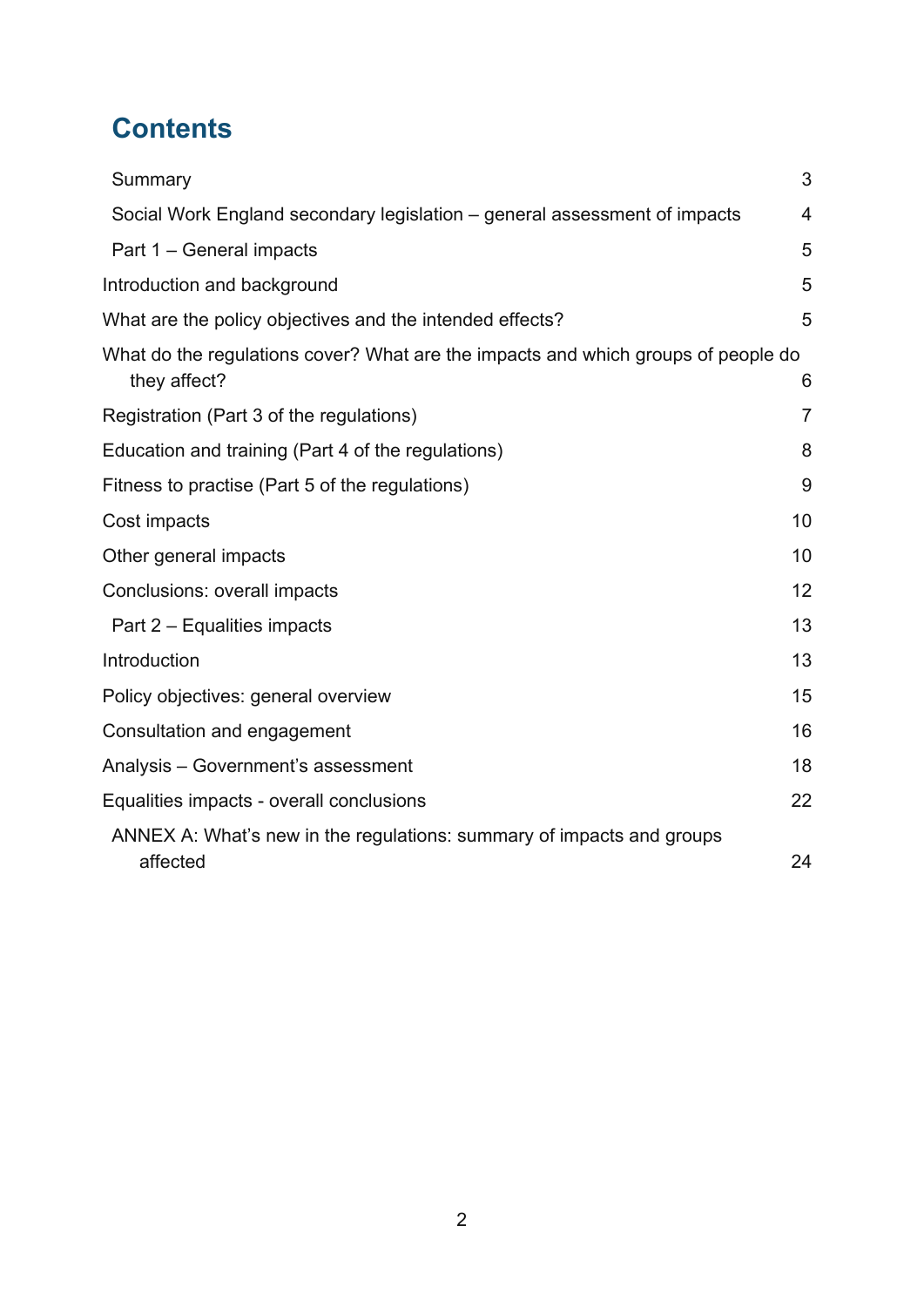## <span id="page-2-0"></span>**Summary**

This document sets out the outcomes from the general assessment of impacts, including equalities impacts, which the Department for Education and the Department of Health and Social Care have undertaken following public consultation on the regulatory framework for Social Work England, which will be the new regulatory body for social workers in England.

The assessments should be read alongside the government response to the consultation on Social Work England's secondary legislation, and the secondary legislation (the Social Workers Regulations 2018) which the Government has brought forward and laid before Parliament in draft on 4 June 2018.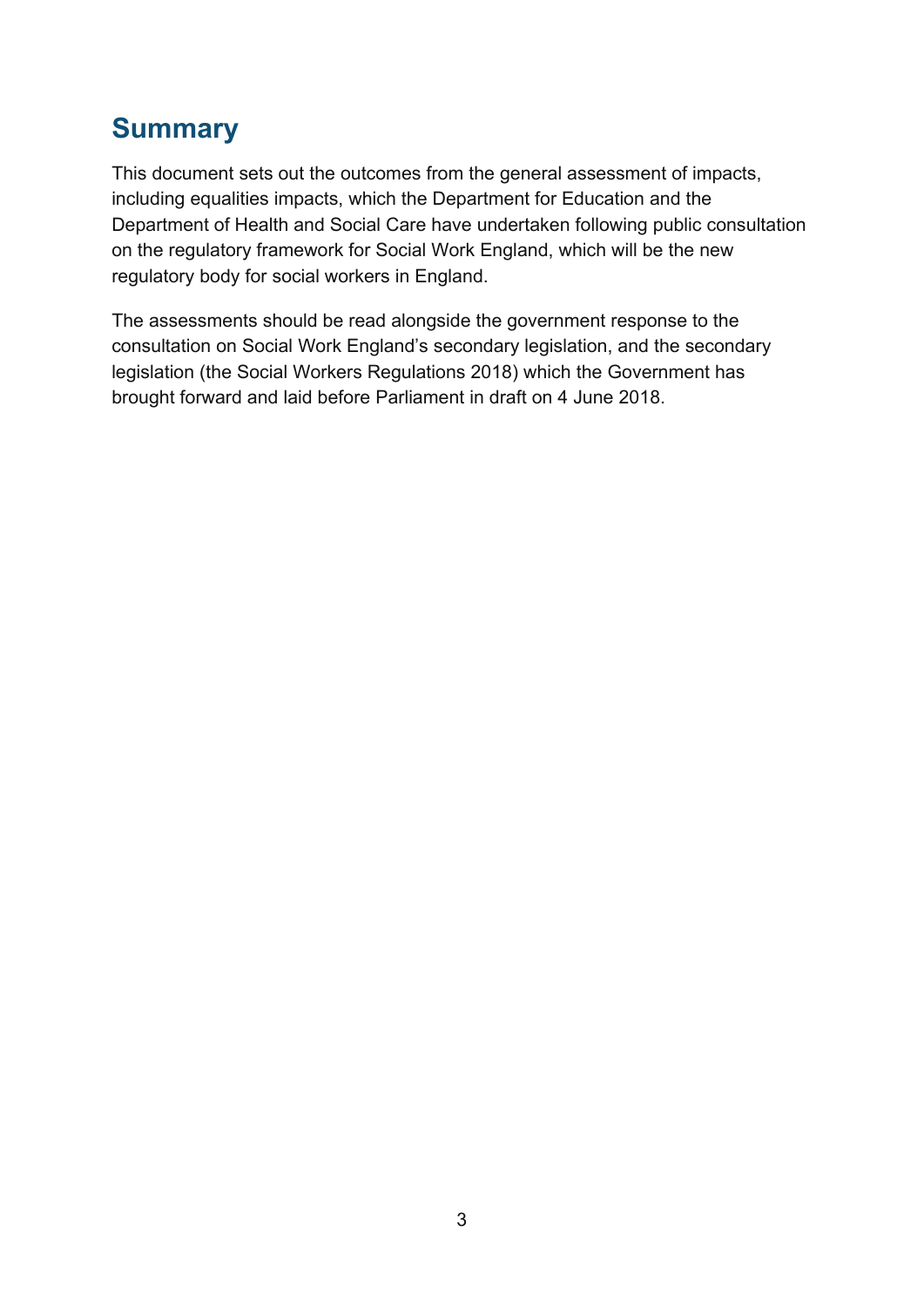## <span id="page-3-0"></span>**Social Work England secondary legislation – general assessment of impacts**

| <b>Policy Area</b>           | Regulation of social workers in England                                                                                                                                                                                                                                                                       |
|------------------------------|---------------------------------------------------------------------------------------------------------------------------------------------------------------------------------------------------------------------------------------------------------------------------------------------------------------|
| <b>Lead Department</b>       | Department for Education and the<br>Department of Health and Social Care                                                                                                                                                                                                                                      |
| <b>Stage</b>                 | Secondary legislation. Follows primary<br>legislation (the Children and Social<br>Work Act 2017) which provides for<br>Social Work England to be the new<br>regulatory body for social workers in<br>England.                                                                                                 |
| <b>Status</b>                | The draft secondary legislation<br>provisions fall outside the scope of a<br>formal regulatory impact assessment. A<br>general and equalities assessment have<br>been developed in order to support and<br>inform scrutiny by Parliament and other<br>stakeholders of the Social Workers<br>Regulations 2018. |
| <b>Contact for Enquiries</b> | Louise Bridson<br>020 7 783 8394                                                                                                                                                                                                                                                                              |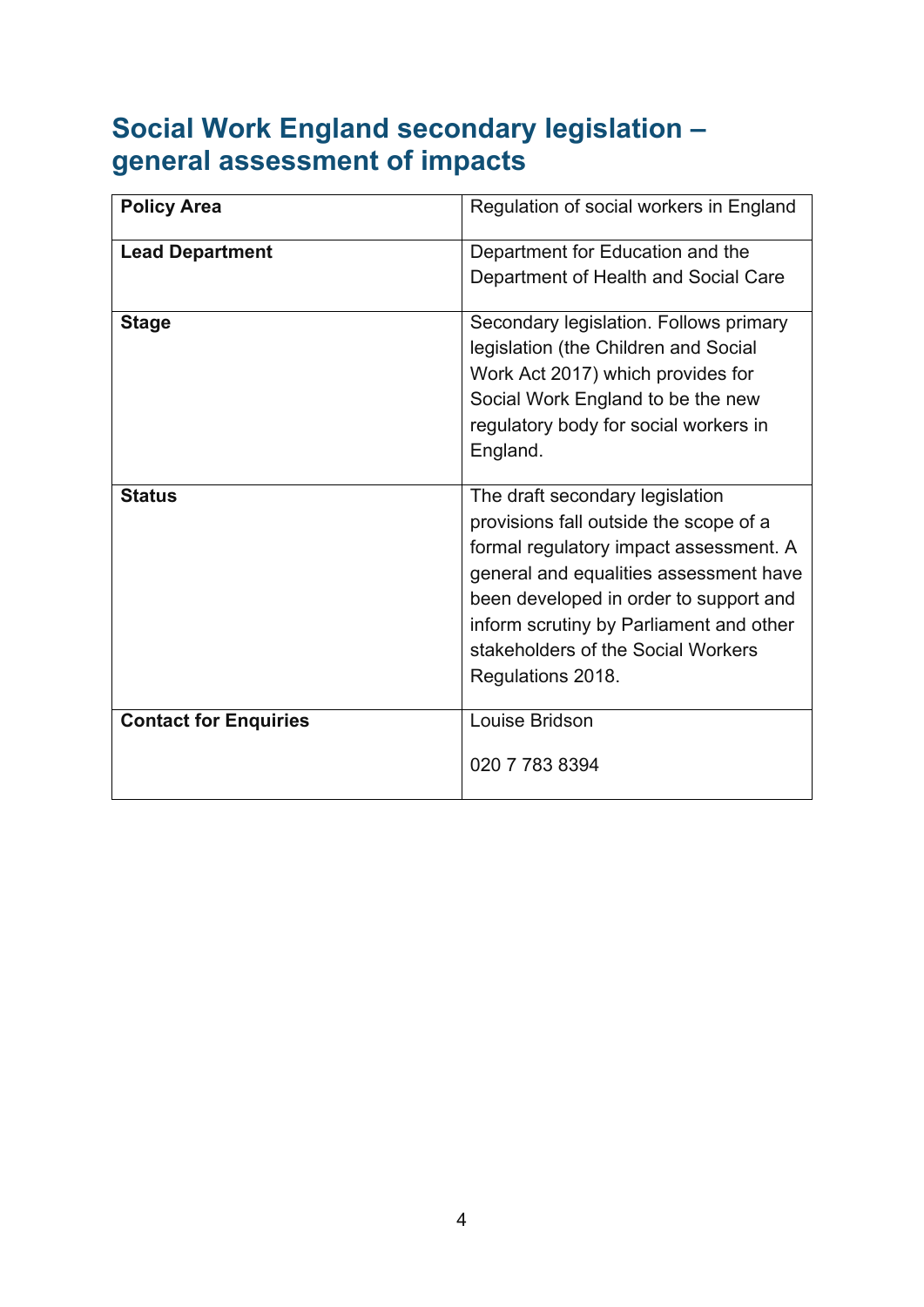## <span id="page-4-0"></span>**Part 1 – General impacts**

#### <span id="page-4-1"></span>**Introduction and background**

- 1. In January 2016, the then Secretary of State for Education and the Health Secretary of State announced that, as part of Government's social work reform programme, Government would establish Social Work England as a new, specialist regulator for social workers in England. Social Work England, as a separate legal entity in the form of a Non-Departmental Public Body (NDPB), will operate at arm's length from Government and will take over the regulation of all social workers in England (c96,500<sup>[1](#page-4-3)</sup> as at April 2018) from the current regulator, the Health and Care Professions Council (HCPC).
- 2. The Children and Social Work Act 2017 establishes Social Work England. In order to operate as the regulator, however, Social Work England also needs a secondary legislative framework, which sets out the core elements of how its regulatory functions will operate. The policy underpinning Social Work England's secondary legislative framework was subject to public consultation from 8 February to 21 March 2018.
- 3. Regulations (the Social Workers Regulations 2018), which take account of feedback received during the consultation exercise, have now been laid in draft before Parliament. If approved, Social Work England regulations will be commenced and take full effect when Social Work England takes over the regulation of social workers in England from the current regulator, the HCPC.

#### <span id="page-4-2"></span>**What are the policy objectives and the intended effects?**

- 4. In creating the legal framework for Social Work England, Government's aim has been to design a flexible model of professional regulation, which secures public protection, fosters professionalism and improves practice, whilst also being able to adapt swiftly to future developments and take advantage of new approaches. This includes approaches proposed by the Professional Standards Authority for Health and Social Care and the Law Commissions.<sup>[2,](#page-4-4)[3](#page-4-5)</sup>
- 5. By taking the latest thinking, learning from other regulators and listening to the feedback received through the consultation a regulatory framework has been

- <span id="page-4-4"></span><sup>2</sup> PSA - [Right-touch reform: A new framework for assurance professions November 2017](https://www.professionalstandards.org.uk/docs/default-source/publications/thought-paper/right-touch-reform-2017.pdf?sfvrsn=2e517320_5)
- <span id="page-4-5"></span><sup>3</sup> [Law Commission, Scottish Law Commision, Northern Ireland Law Commission -](https://s3-eu-west-2.amazonaws.com/lawcom-prod-storage-11jsxou24uy7q/uploads/2015/03/lc345_regulation_of_healthcare_professionals.pdf) Regulation of Health Care Professionals, Regulation [of Social Care Professionals in England April 2014](https://s3-eu-west-2.amazonaws.com/lawcom-prod-storage-11jsxou24uy7q/uploads/2015/03/lc345_regulation_of_healthcare_professionals.pdf)

<span id="page-4-3"></span> <sup>1</sup> HCPC - [Registrant statistics](http://www.hpc-uk.org/aboutregistration/theregister/stats/)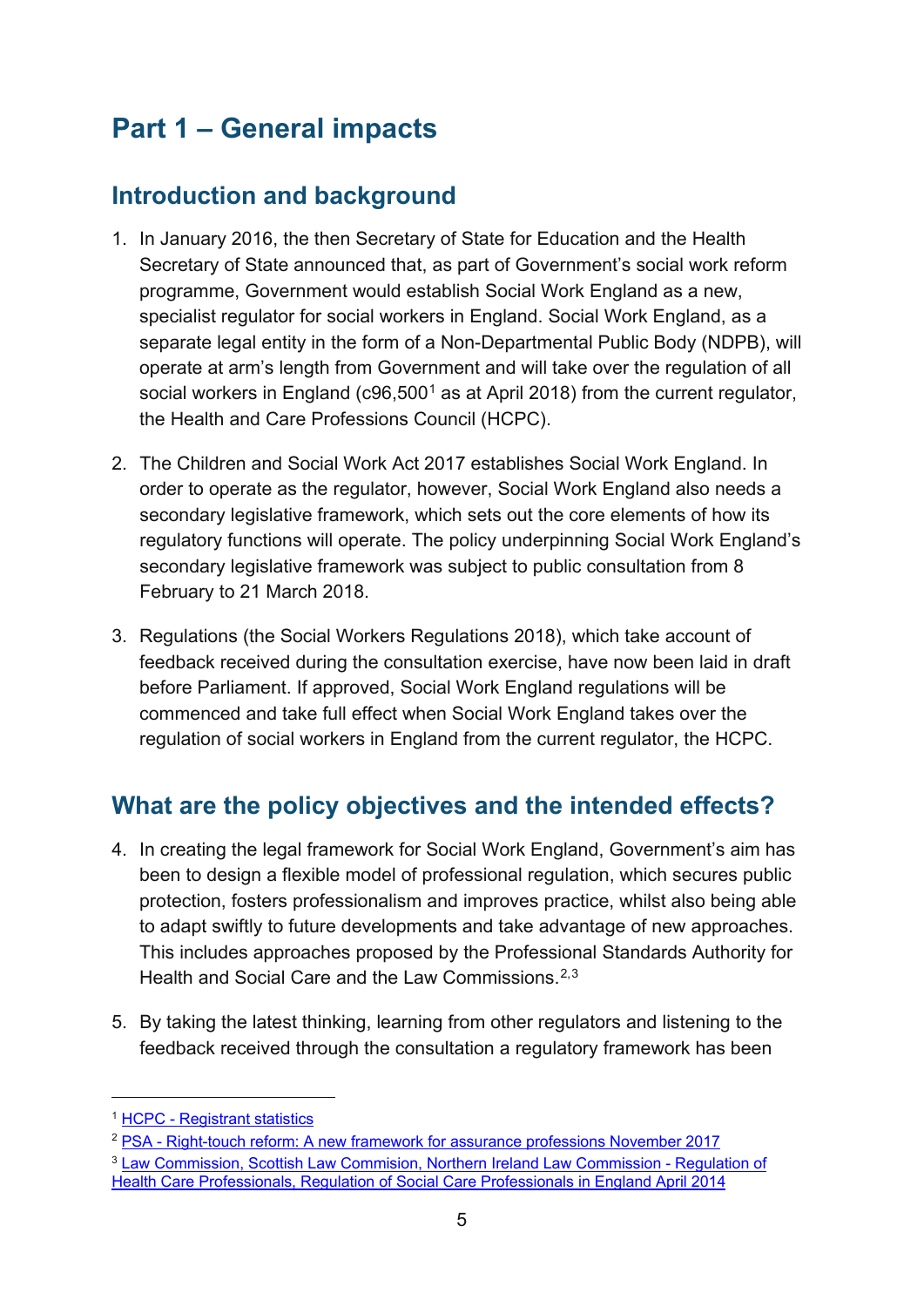developed that will enable Social Work England to be streamlined, proportionate and efficient. This approach, enabling a proportionate, targeted and efficient system of public protection, will have benefits for the general public and people who use services – including some of the most vulnerable children, young people and adults in society. It will also have benefits for social workers themselves through increasing public confidence and the status of the profession. The regulations will enable:

- social workers to be better prepared for the challenges of direct practice with service users, through a new system of approving initial education and training;
- Social Work England to operate a less adversarial, more proportionate fitness to practise system which ensures public protection and reduces stress on social workers and supports practice improvement; and
- Social Work England to approve and recognise post-qualification specialisms, helping to bring consistency to social work career pathways.
- 6. As a single-profession regulator, Social Work England will also be able to use the data and evidence it gathers. Through delivering its core regulatory functions, Social Work England will gain an expert understanding of the challenges that face the social work profession in England and use this information to feed learning back into the wider social work system.

#### <span id="page-5-0"></span>**What do the regulations cover? What are the impacts and which groups of people do they affect?**

- 7. The regulations cover Social Work England's core regulatory functions registration, approval of education and training courses and fitness to practise – and other functions concerned with the operation and oversight of the regulator, including the appointment of advisers, regulatory rules and default powers.
- 8. In developing the draft regulations, the ambition has been to build on the latest thinking and research to give greater flexibility to the regulator to adapt and refine its operational procedures and processes over time, ensuring they remain relevant, up-to-date and continue to deliver the best possible protection for the public. **Annex A** summarises, for each of the key features of the regulations, their rationale, principal impacts, and the individuals and organisations those impacts will fall upon. An overview of the main changes relating to the three core regulatory functions, and their impacts, is provided below.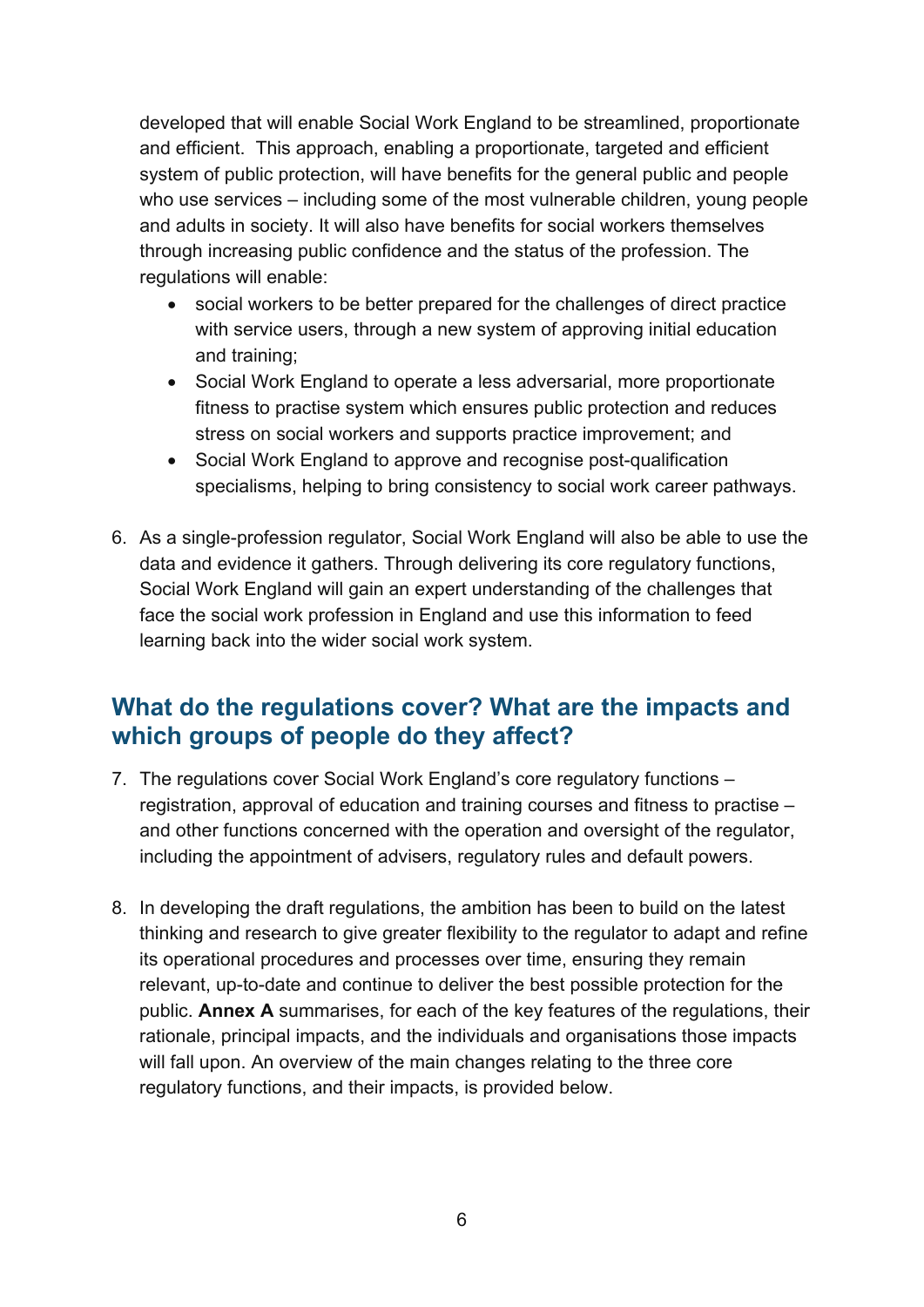#### <span id="page-6-0"></span>**Registration (Part 3 of the regulations)**

- 9. **Registration with conditions** This will allow Social Work England to register individual social workers subject to conditions. The approach will offer the regulator greater flexibility where registrants do not fully meet eligibility requirements, for example because of a health condition. For the individual social worker concerned, this will allow them to continue to practise where the regulator determines it is safe and appropriate for them to do so, providing they meet any conditions set by Social Work England, where previously they may have been prevented from registering, or continuing to be registered. This will also potentially be beneficial to employers.
- 10.**Annotation of sanctions** In addition to the recording of current fitness to practise sanctions on the register (as the current regulator does), the regulator will also have the power to annotate expired sanctions on the register for periods of time it determines in regulatory rules. This will strengthen the transparency around each registrant's practice history. Employers accessing the information should benefit in terms of better informed and more thoroughly risk-assessed recruitment and staff deployment decisions. That in turn should lead to better public protection outcomes.
- 11.For those whose sanctions are recorded, some adverse impacts on job opportunities, as employers factor the information into their recruitment choices, are possible. However, Government considers that such impacts are outweighed by the benefits to public protection. To mitigate the possible negative impact on registrants, the draft regulations are clear that any period of annotation of expired sanctions must be proportionate. Additionally, rules setting out periods of annotation will be subject to consultation and Secretary of State oversight, thereby providing additional safeguards.
- 12.**English language proficiency** Currently, all applicants must be able to meet the proficiency standards set by HCPC. These include proficiency in English language, and international applicants must demonstrate this as a requirement of registration. European Economic Area (EEA) applicants with mutual recognition rights are not currently specifically required to provide proof of language proficiency as a condition of registration. The Immigration Act 2016 has already introduced English language requirements for public sector workers in publicfacing roles. Social workers employed by local authorities will therefore already be subject to such provisions. Under the new regulations, all registrants will need to demonstrate English language proficiency, including EEA applicants.
- 13. The numbers of EEA nationals impacted by the new provision in relation to initial registrations are likely to be low (HCPC internal data indicates that EEA nationals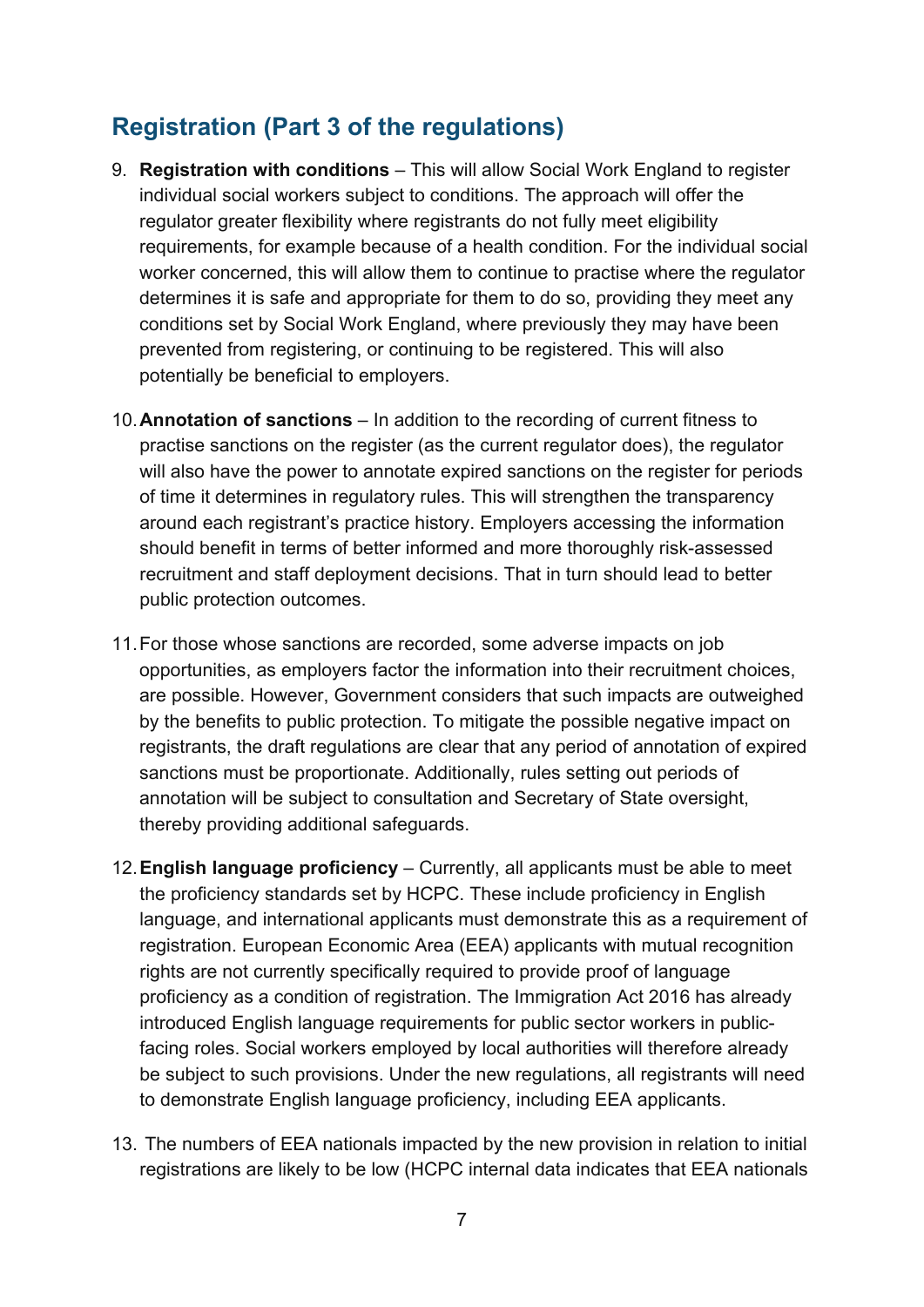accounted for circa 5% of new registrants with HCPC between 2013 and 2016). On re-registration, under the draft regulations, all social workers would be subject to this provision. It seems likely that many if not most existing registrants would be able to offer sufficient proof of proficiency in English or to pass a test where they had already been working successfully in England for some time.

- 14.The Government believes language proficiency is a key element in safe and effective social work practice. Given this, the draft regulations also make lack of English language proficiency a ground under which fitness to practise proceedings may be brought. Overall, there may be adverse impacts on a small group of registrants who may be unable to demonstrate English language proficiency, but Government is satisfied that these would be outweighed by the proportionate powers being introduced to enhance public protection.
- 15.These issues are considered in more detail below and in the Equalities Assessment at Part 2.

#### <span id="page-7-0"></span>**Education and training (Part 4 of the regulations)**

- 16.The draft regulations will enable a new process for the re-approval of education and training courses. Unlike the current system of regulation, under the Social Workers Regulations 2018, Social Work England must make rules requiring it to consider re-approving all courses at least every six years. This will ensure that social work education and training courses remain fit for purpose and continue to meet Social Work England's standards. The provision will not, in itself, give rise to additional costs for providers. Much will depend on the detailed arrangements that Social Work England sets out in its rules, following consultation with the sector. Were any additional costs to arise at that stage, Government expects that these would be small in scale and outweighed by the benefits to providers (in terms of on-going approval of their courses) and to the circa 4,000 social work students who graduate each year.
- 17.The regulator will also have a power to approve post-qualification courses of education and training, including specialisms, and will take on responsibility for approving existing specialist courses/training in relation to Approved Mental Health Professionals and Best Interest Assessors. This will provide one clear central point for the approval of post-qualifying courses, which will benefit those seeking job moves and career progression and employers seeking to recruit them.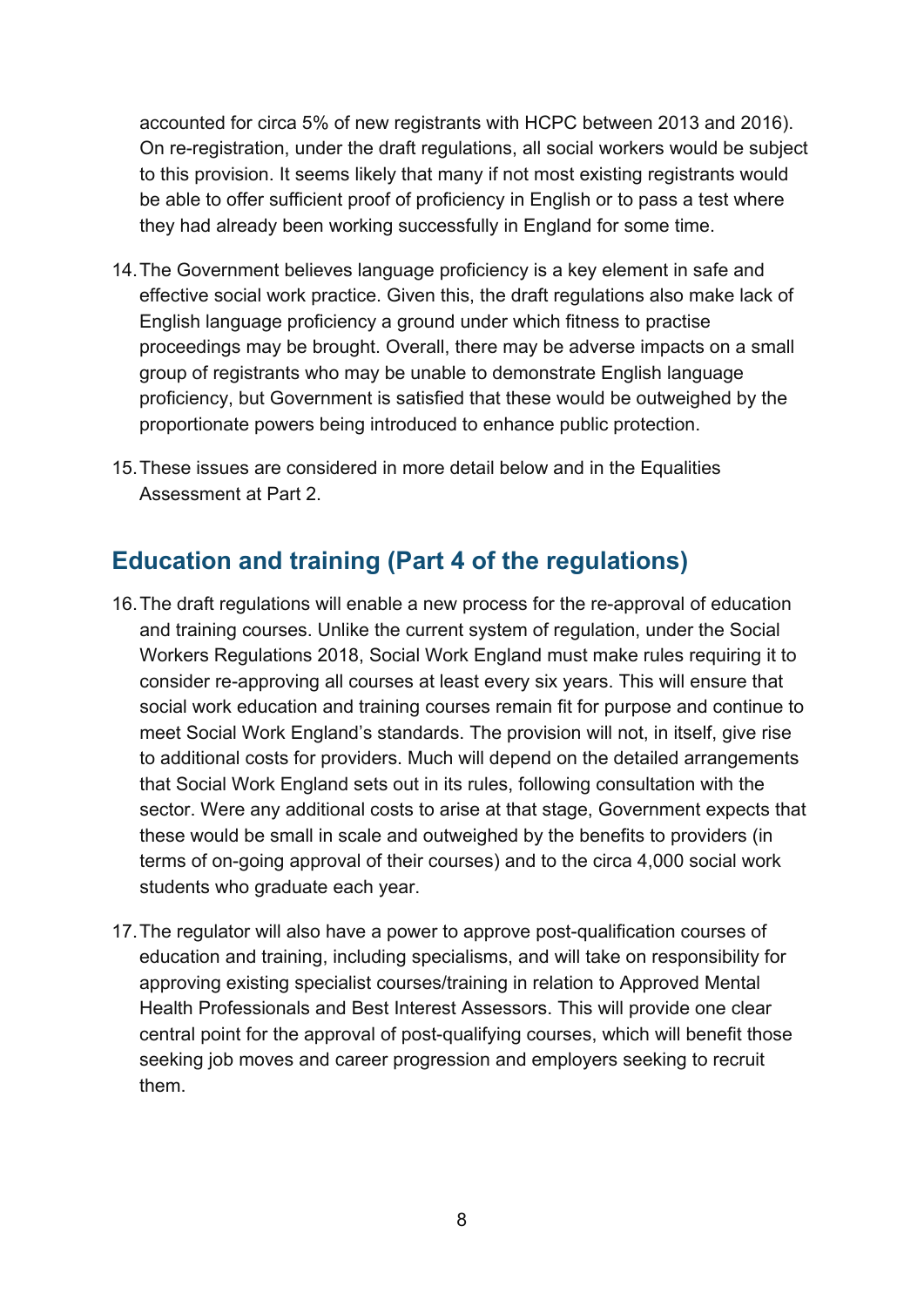#### <span id="page-8-0"></span>**Fitness to practise (Part 5 of the regulations)**

- 18.There are currently circa 1,200 fitness to practise cases relating to social workers referred to the HCPC annually.<sup>[4](#page-8-1)</sup> An effective fitness to practise system is critically important both in terms of public protection and public confidence in regulated professions. Government's aim is to enable Social Work England to create a flexible, efficient and proportionate fitness to practise regime. In order for it to be able to do so Government has introduced three new processes within the Social Work England fitness to practise system:
	- a. **Accepted outcome** this will provide greater flexibility for the regulator to dispose of fitness to practise cases without the need for a hearing where the registrant accepts the facts of the case and the regulator's proposed sanction. This will bring benefits both to registrants, through a less stressful and lengthy fitness to practise process, and the regulator through greater efficiency and reduced costs. The draft regulations make clear, however, that the registrant maintains the right to a hearing if they want one, and that cases must go to a hearing where it is in the public interest.
	- b. **Automatic removal** this will allow the regulator to take action to remove social workers convicted of certain very serious criminal offences (e.g. murder or rape) from the register, without having to go through fitness to practise processes. This will mean that registrants are not unnecessarily subjected to the additional stress of fitness to practise processes, and bring cost savings to the regulator. It also brings public protection benefits by ensuring swift removal from the register in cases where it is clear that a registrant is unfit to practise as a social worker. The draft regulations mitigate any potential adverse outcomes for registrants, for example in cases of mistaken identity, by providing for appeal rights where there are factual or legal errors. There will also be rights of representation if a social worker thinks their removal from the register is based on an error of fact.
	- c. **Criminal convictions resulting in custodial sentences** this provides for a more streamlined fitness to practise process for social workers convicted of criminal offences which have resulted in a custodial sentence (excluding offences subject to automatic removal) given that a criminal court has already determined guilt. This more streamlined process will achieve swifter public protection, while also saving the regulator time and money. Registrants would retain the same appeal rights as in a 'standard' fitness to practise case, so Government does not expect an adverse impact on individuals.

<span id="page-8-1"></span> <sup>4</sup> HCPC - [Fitness to Practise annual report 2017](http://www.hpc-uk.org/assets/documents/100055BAFitnesstopractiseannualreport2017.pdf)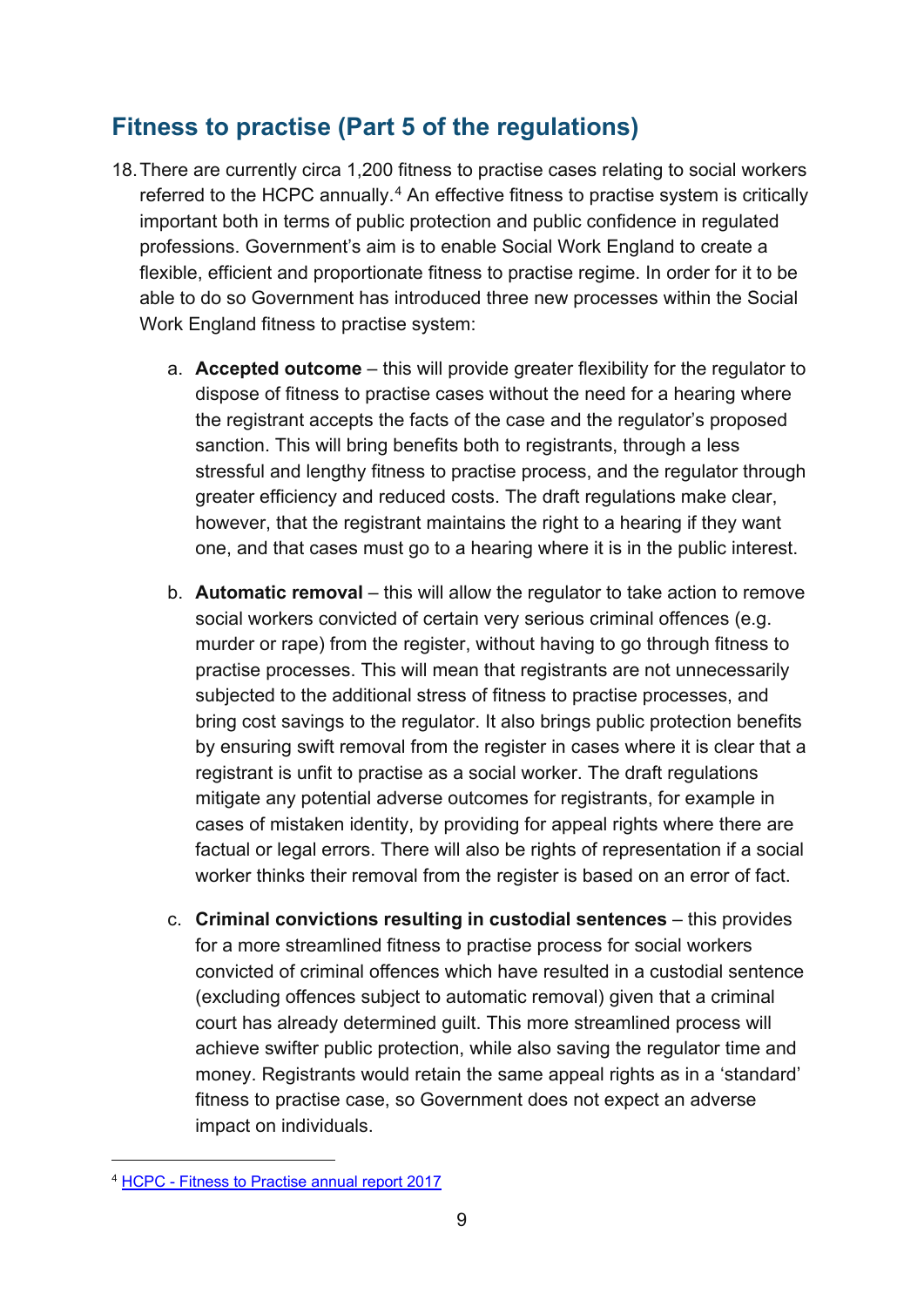19.In addition to the above Social Work England will be able to change its operational processes (through rules that set out the procedures and requirements in relation to its core functions) efficiently and quickly. In order to ensure that any process set out through rules that could impact on social workers in England is transparent and proportionate, the Social Workers Regulations 2018 are clear that Social Work England must consult on its rules and any changes to its rules (other than changes that are minor or not substantive).

#### <span id="page-9-0"></span>**Cost impacts**

20.As part of the Government consultation, respondents were asked if they thought the proposed changes would affect the costs for their organisation or those they represent. A majority (66%) felt that costs would increase. A range of different reasons were cited, with several respondents pointing to the possibility of cost increases linked to registration. The draft Social Workers Regulations 2018 do not, in themselves, give rise to new, direct cost impacts on the sector. The principal cost impacts are those linked to the setup up of Social Work England. Government will ensure that these costs do not fall on social workers or other professionals currently regulated by HCPC. Future fees – for registrants and education and training providers (should Social Work England seek to charge for the approval of courses following consultation) – will be a matter for the regulator. Social Work England will be required to consult and to seek approval from the Secretary of State before determining the level of any fees. The Government will work with Social Work England to enable it to become self-financing over time, bringing it into line with the operation of other regulators.

#### <span id="page-9-1"></span>**Other general impacts**

- 21.The main direct impacts of the draft Social Workers Regulations 2018 provisions are summarised at **Annex A**. In addition, Government has also considered the regulations in relation to other specific groups. Government's conclusions are as follows:
	- **Impact on education and training providers, including Higher Education Institutions** – Government does not expect that there will be additional burdens or costs on education and training providers arising directly from the regulations. Once Social Work England consults on, and then sets the detail in its rules, it is possible that there could be some additional costs to education and training providers. Were this to occur, our view is that these will be minimal and balanced by the benefits to education and training providers who will be able to cite on going approval of their courses by the regulator.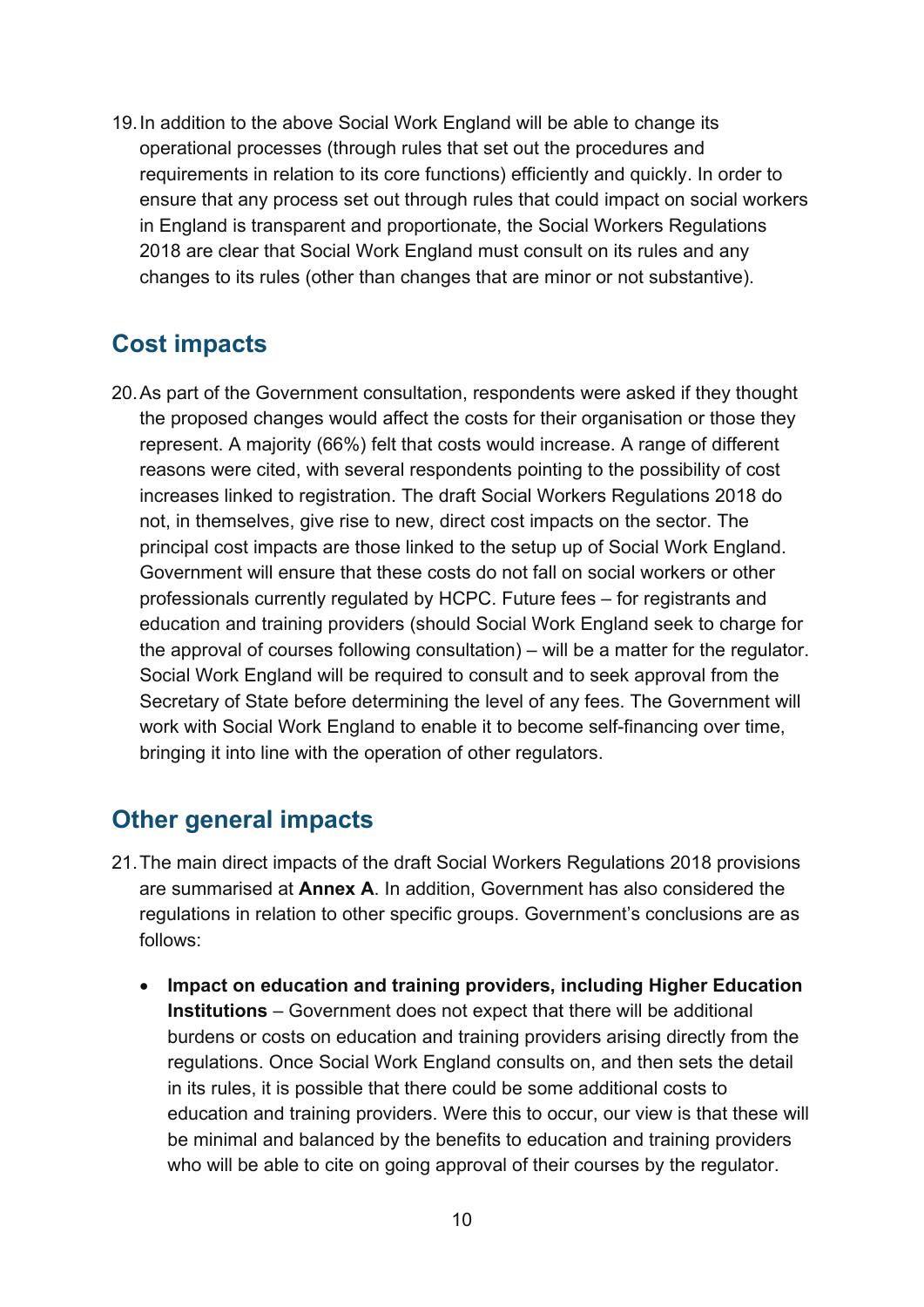Under the Social Workers Regulations 2018, Social Work England must make rules, which must be subject to consultation, requiring it to consider reapproving all courses at least every six years. This will ensure that social work education and training courses remain fit for purpose. In practice, Government expects that Social Work England, where possible, will align re-approval with existing education and training provider internal quality assurance mechanisms to minimise any potential additional burden.

- The potential for Social Work England to charge fees for the approval of education and training courses also brings the potential for increased costs for providers. The regulations do not, however, introduce requirements for fees to be charged, only a power for the regulator to do so, subject to consultation and Secretary of State approval. The power to charge for course approval is also provided for within the existing HCPC regulatory framework (subject to Privy Council approval).
- **Impact on employers (local authorities, the NHS and independent sector)** – Local authorities in England directly employ almost 47,000 social workers as of September 2017 (30,670 child and family social workers<sup>[5](#page-10-0)</sup> and 1[6](#page-10-1),200 adult social workers $6$ ), with a further 3,100 adult social workers employed by the NHS and by the independent sector (2,100 and 1,000 respectively<sup>[7](#page-10-2)</sup>). Government does not hold data on the number of children and families social workers employed by the NHS or the independent sector. Government does not expect that there will be additional burdens/costs on employers arising directly from the regulations. There are likely to be benefits for social work employers arising from the increased transparency in the information held on the register, including information relating to fitness to practise sanctions and post-qualifying skills and specialisms. This should help employers to make safe, effective and more cost and time-efficient recruitment and deployment decisions. Over time, bespoke regulatory standards, reflected in course approval processes, should also bring benefits, ensuring greater consistency in the quality of courses and strengthening the supply of skilled social workers.
- **Impact on families** While the new regulatory framework does not give rise to direct impacts on families, Government expects families to experience significant indirect benefits. For example, better trained social workers (having

<span id="page-10-2"></span><sup>7</sup> [Ibid](https://www.skillsforcare.org.uk/NMDS-SC-intelligence/Workforce-intelligence/documents/2Social-Worker-headline-data.pdf)

<span id="page-10-0"></span> <sup>5</sup> Government official statistics - [Children's social work workforce 2017](https://www.gov.uk/government/statistics/childrens-social-work-workforce-2017) 

<span id="page-10-1"></span><sup>6</sup> Skills for Care - [Headline social worker statistics: National Minimum Dataset for Social Care](https://www.skillsforcare.org.uk/NMDS-SC-intelligence/Workforce-intelligence/documents/2Social-Worker-headline-data.pdf)  [February 2018](https://www.skillsforcare.org.uk/NMDS-SC-intelligence/Workforce-intelligence/documents/2Social-Worker-headline-data.pdf)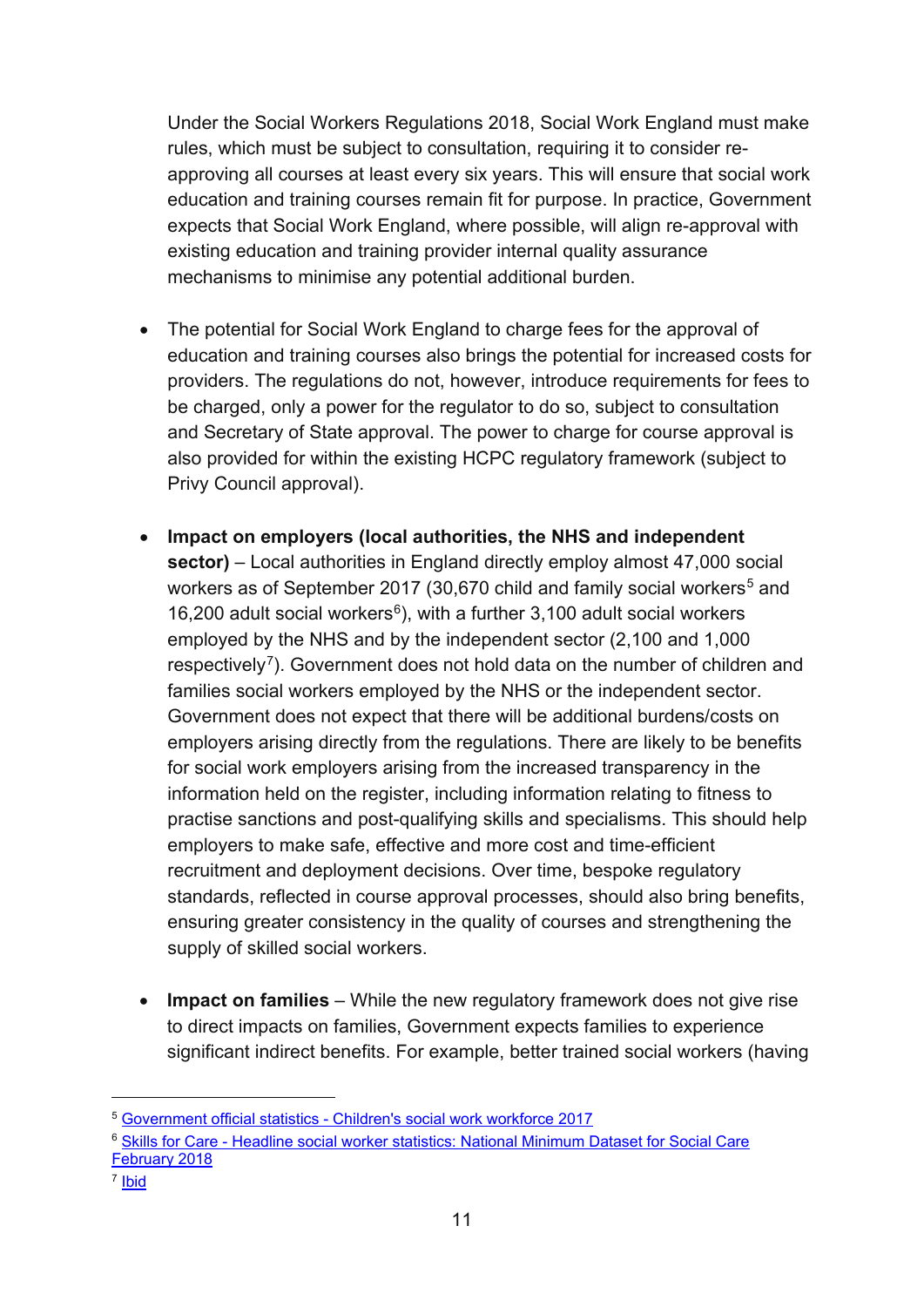trained on courses that have been approved by Social Work England) will be better equipped for direct work with families, meaning that they are more able to bring about positive outcomes through social work interventions. To give a sense of scale, there were 777,850 episodes of need (where a child has been assessed by a social worker as needing support) in 2016-17.<sup>[8](#page-11-1)</sup> In addition, the more streamlined and efficient fitness to practise processes that Social Work England will be able to operate will bring benefits in terms of swifter public protection.

#### <span id="page-11-0"></span>**Conclusions: overall impacts**

22.Government's assessment is that the draft regulations provide for the establishment of a modern, proportionate regulatory system, which gives greater flexibility to the regulator to adapt and update its processes over time. It is expected that this will bring benefits in terms of robust public protection, greater transparency, and better education and training for social workers. This, in turn, has the potential to bring wide-ranging benefits for vulnerable children, families and adults, individual social workers, the social work profession and society as a whole.

<span id="page-11-1"></span> <sup>8</sup> Government official statistics - [Characteristics of children in need: 2016 to 2017](https://www.gov.uk/government/statistics/characteristics-of-children-in-need-2016-to-2017)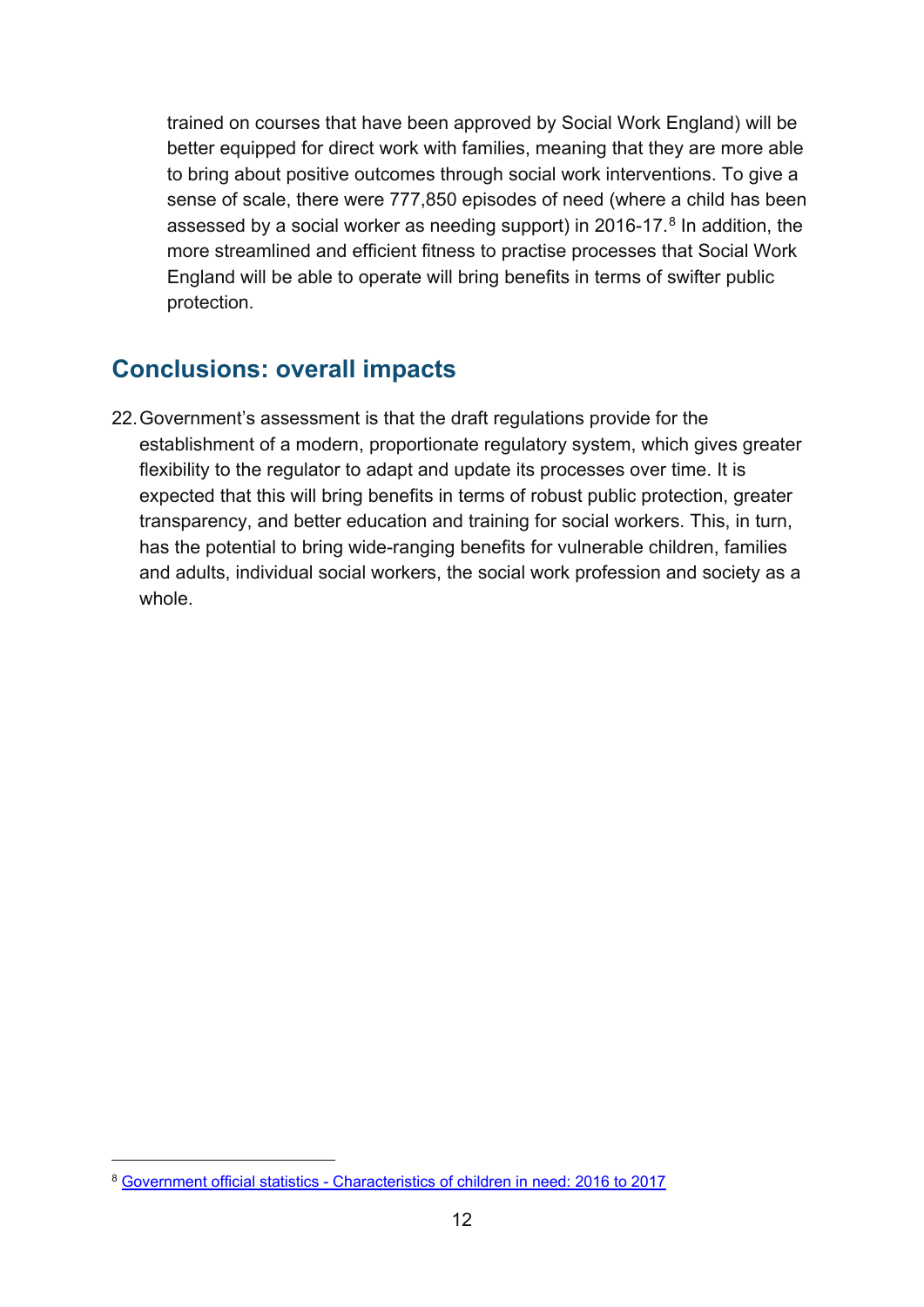## <span id="page-12-0"></span>**Part 2 – Equalities impacts**

### <span id="page-12-1"></span>**Introduction**

- 23.The following paragraphs record the analysis and assessment undertaken in fulfilment of responsibilities under the Public Sector Equality Duty (PSED). The duty is set out in s149 of the Equality Act 2010.
- 24.The PSED requires all public authorities when exercising their functions to have due regard to the need to:
	- (a) eliminate discrimination, harassment, victimisation and any other conduct that is prohibited by or under the Act;
	- (b) advance equality of opportunity between persons who share a relevant protected characteristic and persons who do not share it;
	- (c) foster good relations between persons who share a relevant protected characteristic and persons who do not share it.
- 25. The relevant protected characteristics for the purposes of the PSED are<sup>[9](#page-12-2)</sup>:
	- sex;
	- race;
	- disability;
	- religion or belief;
	- sexual orientation;
	- pregnancy and maternity;
	- gender reassignment; and
	- age.

Note: marriage and civil partnership is also a protected characteristic but is not relevant to the PSED.

26.As outlined in Part 1 of this document, the draft regulations contain a range of provisions related to the general functions of Social Work England which differ from the current regulatory framework. The analysis which follows focuses on those new features and their potential impacts from the PSED perspective.

<span id="page-12-2"></span> <sup>9</sup> Equalities Act 2010, section 4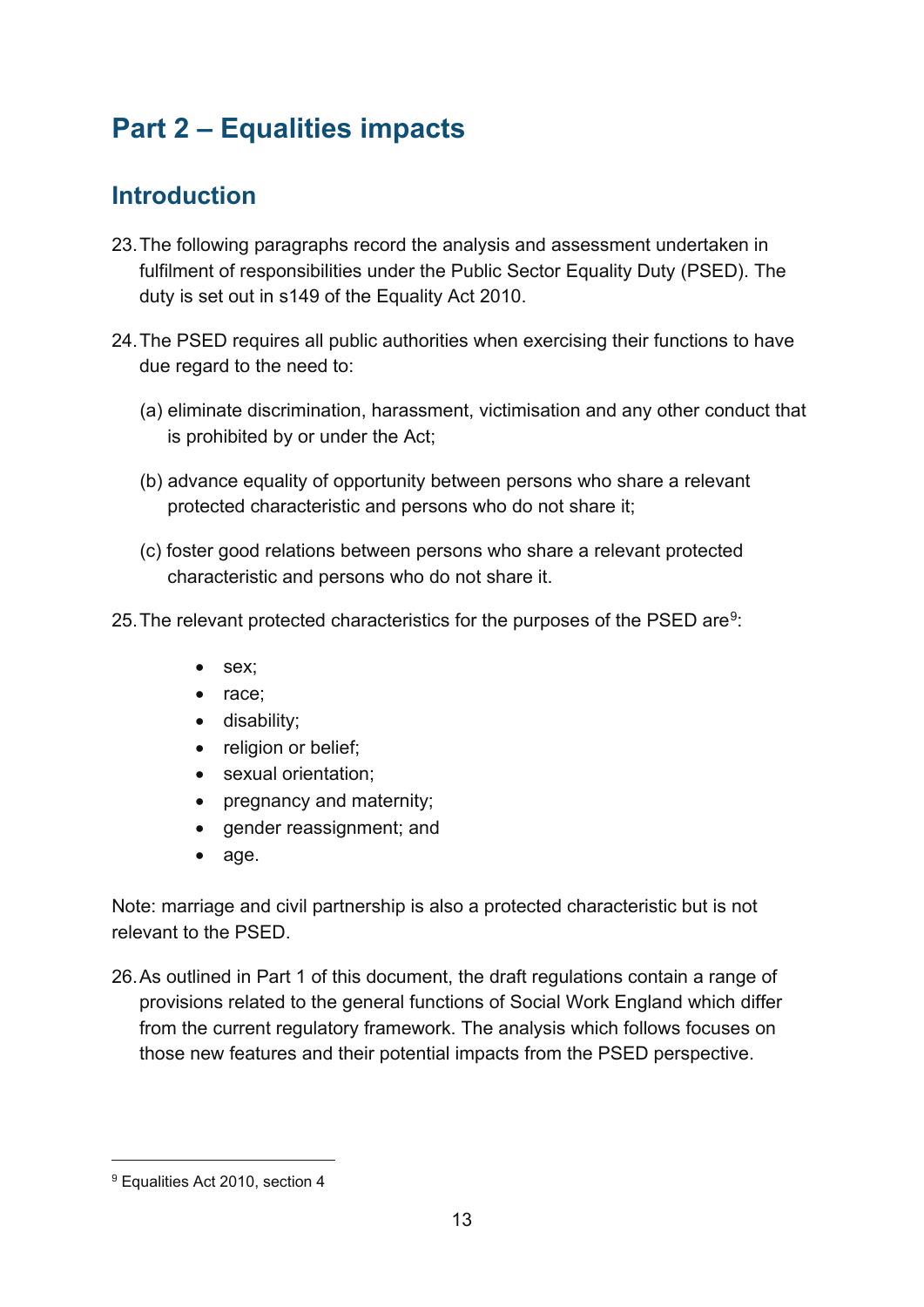- 27.In developing our analysis, we have taken into account, where applicable, the United Nations Convention on the Rights of Persons with Disabilities and the United Nations Convention on the Rights of the Child.
- 28.The analysis builds on the consultative work undertaken with the social work and regulatory profession as the draft regulations were developed. It draws particularly on views offered by respondents to the Government's recent public consultation on the draft regulatory framework.
- 29.It also takes account of published data bearing on the protected characteristics of registered social workers (see Box 1 below).



Gender breakdown: 19% males, 81% females<sup>12</sup>. This compares to the 53% male and 47% female percentage breakdown among the broader economically active population in England<sup>[13](#page-13-3)</sup>.

<span id="page-13-0"></span><sup>&</sup>lt;sup>10</sup> [Workforce Estimates. The size and structure of the](https://www.skillsforcare.org.uk/NMDS-SC-intelligence/Workforce-intelligence/publications/The-size-and-structure-of-the-adult-social-care-sector-and-workforce-in-England.aspx) adult social care sector and workforce in [England \(2017\). NMDS-SC, Skills for Care.](https://www.skillsforcare.org.uk/NMDS-SC-intelligence/Workforce-intelligence/publications/The-size-and-structure-of-the-adult-social-care-sector-and-workforce-in-England.aspx)

<span id="page-13-1"></span><sup>11</sup> Annual Population Survey - Regional - Labour Market Status by Age. Nomis, Office for National Statistics.

<span id="page-13-2"></span><sup>12</sup> Ibid. Workforce Estimates.

<span id="page-13-3"></span><sup>&</sup>lt;sup>13</sup> [UK Labour Market: February \(2016\). Office for National Statistics.](https://www.ons.gov.uk/employmentandlabourmarket/peopleinwork/employmentandemployeetypes/bulletins/uklabourmarket/february2016)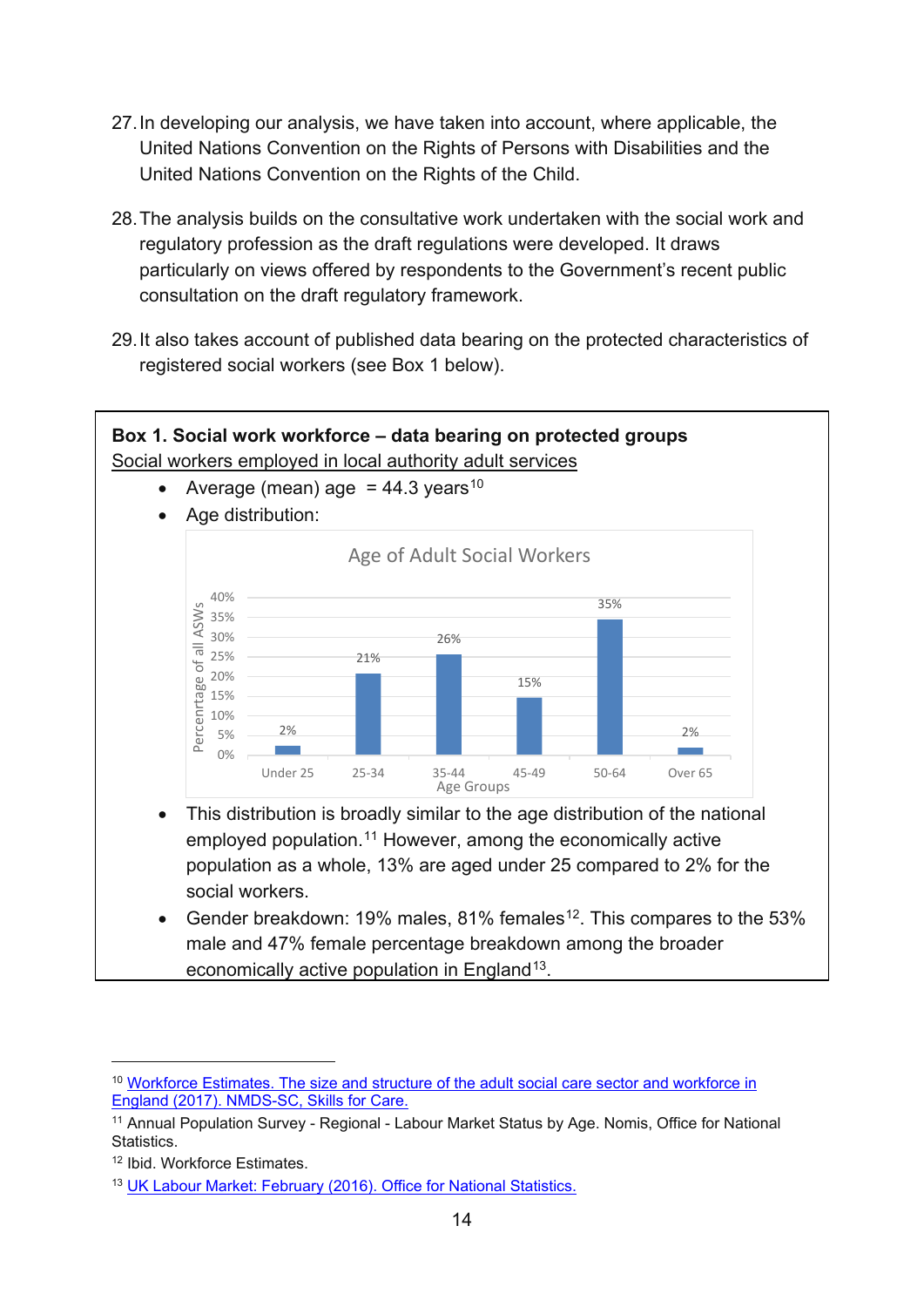- Disability 6% of the social worker workforce is adult services are registered disabled<sup>14</sup>. This compares to an estimated 19%<sup>[15](#page-14-2)</sup> across the working-age of the general UK population.
- Among social workers working with adults in England, 91% are British, 3% EEA (non-British) and 6% Non-EEA<sup>[16](#page-14-3)</sup>. This closely matches the national UK employment picture where UK nationality is 89.0%, EU (non-British) Nationals totalled 7.1% and 3.9% were from other nations<sup>17</sup>.
- Ethnicity Among social workers working with adults the ethnicity breakdown is as follows: 75% White; 15% Black; 6% Asian; 3% Mixed and 1% Other.<sup>[18](#page-14-5)</sup> Across England and Wales, the 2011 Census<sup>[19](#page-14-6)</sup> reported the total population ethnicity breakdown as: 86% White; 7.5% Asian; 3.3% Black; 2.2% Mixed and 1% Other.

Social workers employed in local authority children's services

- Age: At 30 September [20](#page-14-7)17<sup>20</sup>, based on headcount, 15% were aged between 20-29; 55% between 30 and 49 years of age and 30% aged 50+.
- Gender<sup>[21](#page-14-8)</sup>: 86% female; 14% male.
- Ethnicity: 66% were of a white ethnic origin; 9% Black or Black British and 4% Asian or Asian British<sup>[22](#page-14-9)</sup>.

#### <span id="page-14-0"></span>**Policy objectives: general overview**

30. The general aims and purposes of the draft Social Workers Regulations 2018 are set out in detail at Part 1 of this document. In brief, the regulations define the powers, duties and core regulatory functions for Social Work England, which will be the new regulator for social workers in England. The regulator's core functions will include maintaining a register of social workers, approving education and training courses and conducting fitness to practise inquiries. In developing the legal framework for Social Work England, the Government's ambition is to create a flexible model of professional regulation that has public protection at its core,

-

<span id="page-14-1"></span><sup>&</sup>lt;sup>14</sup> The NMDS-SC disability records are likely to be under-reported since the information was provided by the employer, rather than the individuals themselves. In addition, the NMDS-SC is likely to only capture the LFS equivalent of "work-limiting disability.

<span id="page-14-2"></span><sup>&</sup>lt;sup>15</sup> Family Resource Survey 2016/17 (2018). Department for Work and Pensions. National Statistics.<br><sup>16</sup> NMDS, Ibid.

<span id="page-14-4"></span><span id="page-14-3"></span><sup>&</sup>lt;sup>17</sup> At Q4 2017. A. Powell (2018) Employment by Country of Birth and Nationality. Briefing Paper, House of Commons Library<br><sup>18</sup> NMDS Ibid.<br><sup>19</sup> Population of England and Wales by ethnicity (2011). Gov.UK.

<span id="page-14-5"></span>

<span id="page-14-7"></span><span id="page-14-6"></span><sup>&</sup>lt;sup>20</sup> Children and family social work workforce in England, year ending 30 September 2017. Statistics: [Children's social work workforce. Department for Education.](https://assets.publishing.service.gov.uk/government/uploads/system/uploads/attachment_data/file/681546/SFR09-2018_Main_Text.pdf) 

<sup>&</sup>lt;sup>21</sup> Children and family social work workforce in England, Ibid.

<span id="page-14-9"></span><span id="page-14-8"></span><sup>22</sup> Data was unavailable for 18% of children social workers, Ibid.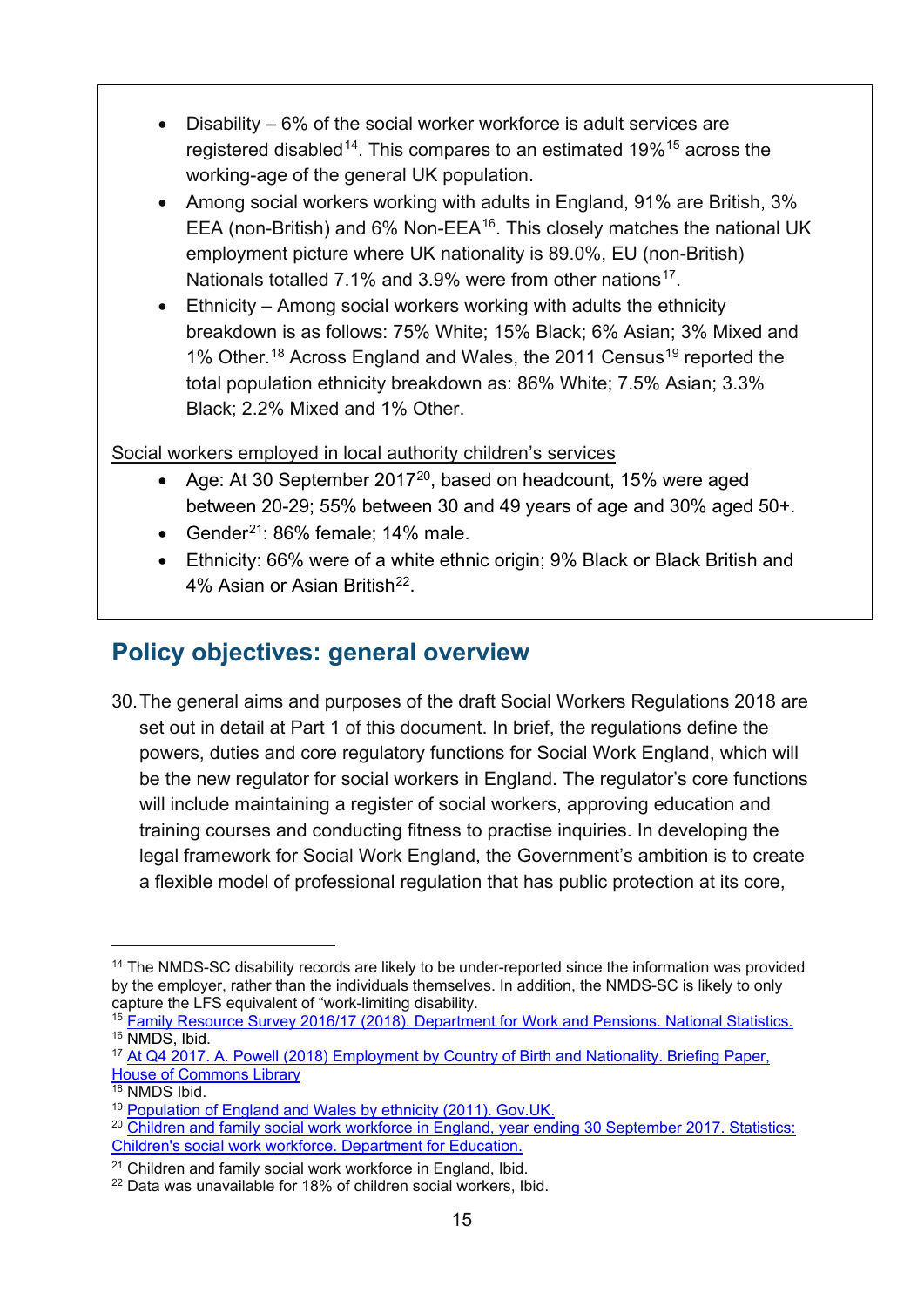fosters professionalism, can adapt swiftly to future developments and is capable of proportionate, targeted and efficient regulation.

- 31.Social Work England's central focus will be public protection. It will achieve this by:
	- setting profession specific standards that clarify expectations about the knowledge, skills, values and behaviours required to become and remain registered as a social worker in England;
	- setting standards for initial education and training to ensure that newly qualified social workers are prepared for the challenges of direct practice with service users;
	- ensuring that all social workers maintain their fitness to practise by setting out expectations for continuous fitness to practise and operating a system to identify and support those social workers that are not meeting the standards; and
	- having the power to set standards and approve and recognise postqualification specialisms, helping to bring consistency to social work career pathways.

#### <span id="page-15-0"></span>**Consultation and engagement**

- 32.The Government's public consultation on the regulatory framework for Social Work England ran from 8 February and 21 March 2018. 198 responses were received from a wide variety of interested stakeholders, including representatives from social worker networks, local authorities, unions, charities, education providers, service user groups, regulatory bodies and individual social workers. During the consultation period, officials also held 11 events, consulting with social workers, and education providers and engaging directly with young people.
- 33.Overall respondents to the consultation endorsed the policy behind the regulatory framework proposed. A range of likely benefits were cited in the feedback to the consultation questions as a whole, including the potential for: better safeguarding for vulnerable children and adults, better, more consistent training for social workers and improved confidence in the profession.
- 34.As part of the public consultation, a specific question was asked about whether any of the regulatory proposals would help achieve any of the following aims:
	- a Eliminating discrimination, harassment, victimisation and any other conduct that is prohibited by or under the Equality Act 2010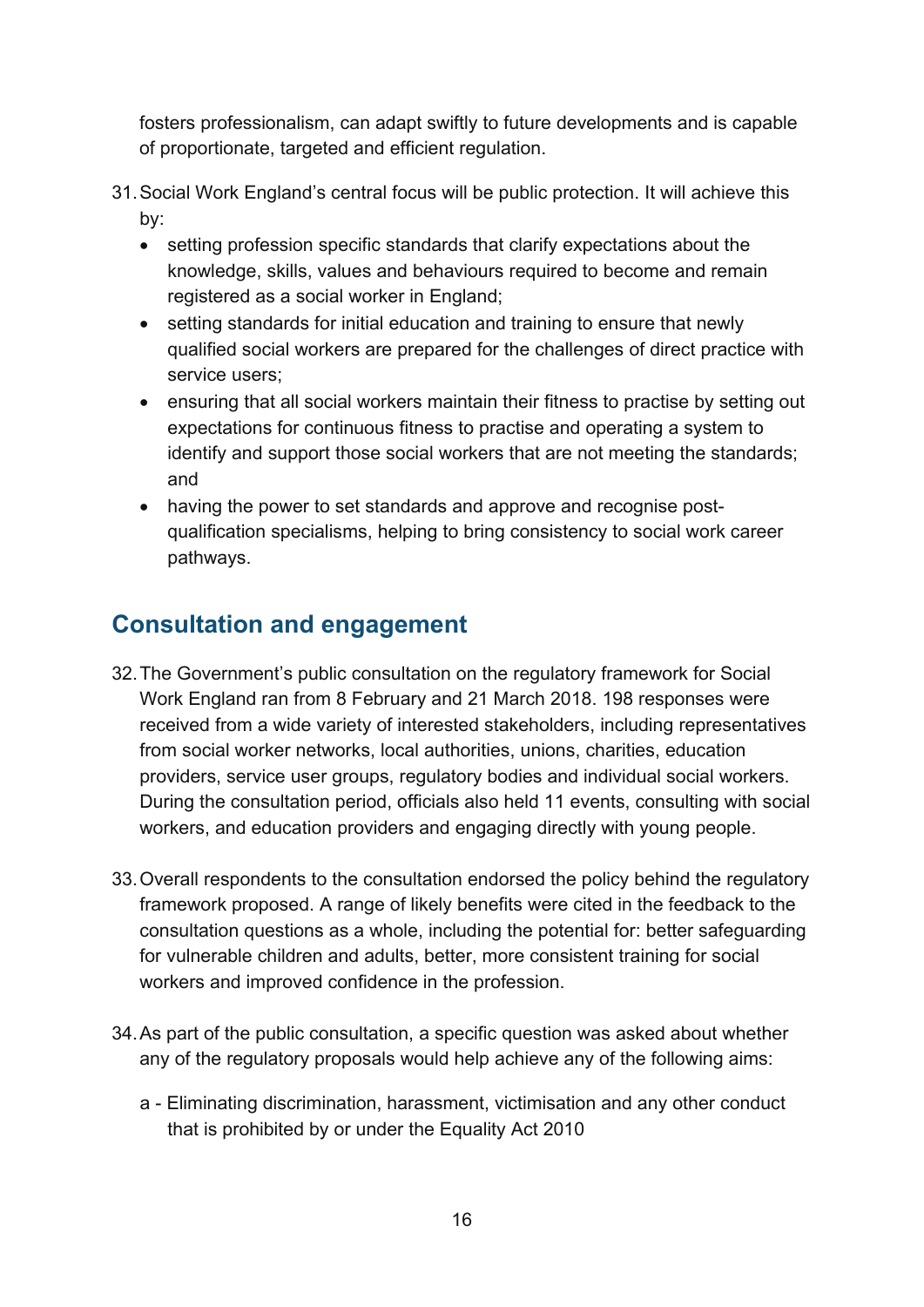- b Advancing equality of opportunity between persons who share a relevant protected characteristic and persons who do not share it
- c Fostering good relations between persons who share a relevant protected characteristic and persons who do not share it.

Respondents were also asked:

If you have answered 'yes' to any of the above questions, could the proposals be changed so that they are more effective?

If you have answered 'no' to any of the above questions, please explain what effect you think the proposals will have and whether you think the proposals should be changed so that they would help achieve those aims?

35.Responses to questions (a)-(c) above were as follows:

**Will any of the proposals help achieve any of the following aims - Eliminating discrimination, harassment, victimisation and any other conduct that is prohibited by or under the Equality Act 2010?**

| <b>Responses</b> | <b>Total</b> | <b>Percent</b> |
|------------------|--------------|----------------|
| Yes              | 58           | 32%            |
| <b>No</b>        | 57           | 31%            |
| Don't know       | 67           | 37%            |
|                  | 182          |                |

**Will any of the proposals help achieve any of the following aims - Advancing equality of opportunity between persons who share a relevant protected characteristic and persons who do not share it?**

| <b>Responses</b> | <b>Total</b> | <b>Percent</b> |
|------------------|--------------|----------------|
| Yes              | 57           | 32%            |
| <b>No</b>        | 49           | 27%            |
| Don't know       | 74           | 41%            |
|                  | 180          |                |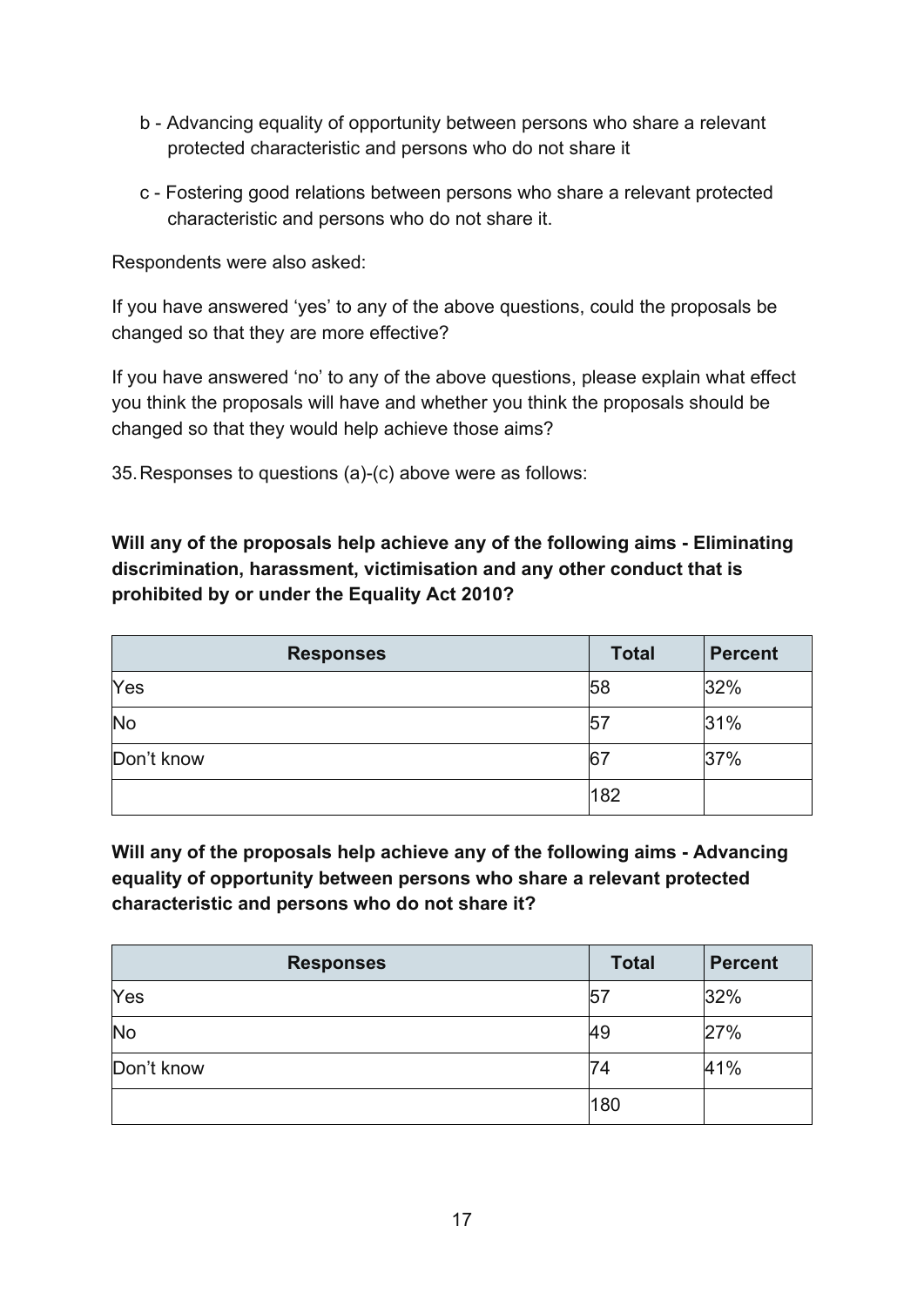**Will any of the proposals help achieve any of the following aims - Fostering good relations between persons who share a relevant protected characteristic and persons who do not share it?**

| <b>Responses</b> | <b>Total</b> | <b>Percent</b> |
|------------------|--------------|----------------|
| Yes              | 5            | 28%            |
| <b>No</b>        | 52           | 29%            |
| Don't know       | 78           | 43%            |
|                  | 181          |                |

- 36.As the data in the tables above shows, respondents to the Government's consultations were divided in their views on whether the new regulatory framework would or would not impact directly on: any conduct that is prohibited by or under the Equality Act 2010; advancing equality of opportunity between persons who share a relevant protected characteristic and persons who do not share it; and fostering good relations between persons who share a relevant protected characteristic and persons who do not share it. Most opted for "don't know" in response to the three specific questions posed.
- 37.Where respondents offered additional background on their responses (only a minority did so), the clearest theme emerging was that, until detailed rules were developed by Social Work England or implementation was underway, assessing equality impacts – positive or negative - in any detail would be difficult. Some respondents argued that the changes overall could lead to positive benefits for some in the protected groups (e.g. disabled people). One respondent mentioned that the regulations offered scope for the regulator to work more closely with employers to promote workplace equality. However, others raised questions about the possible adverse impact of language requirements on workers from overseas; one respondent also questioned how the fitness to practise arrangements would apply in practice and whether this might possibly have implications for those with health, including mental health, conditions.

#### <span id="page-17-0"></span>**Analysis – Government's assessment**

38.From the outset, equalities considerations have been at the forefront in the development of the regulations for two main reasons: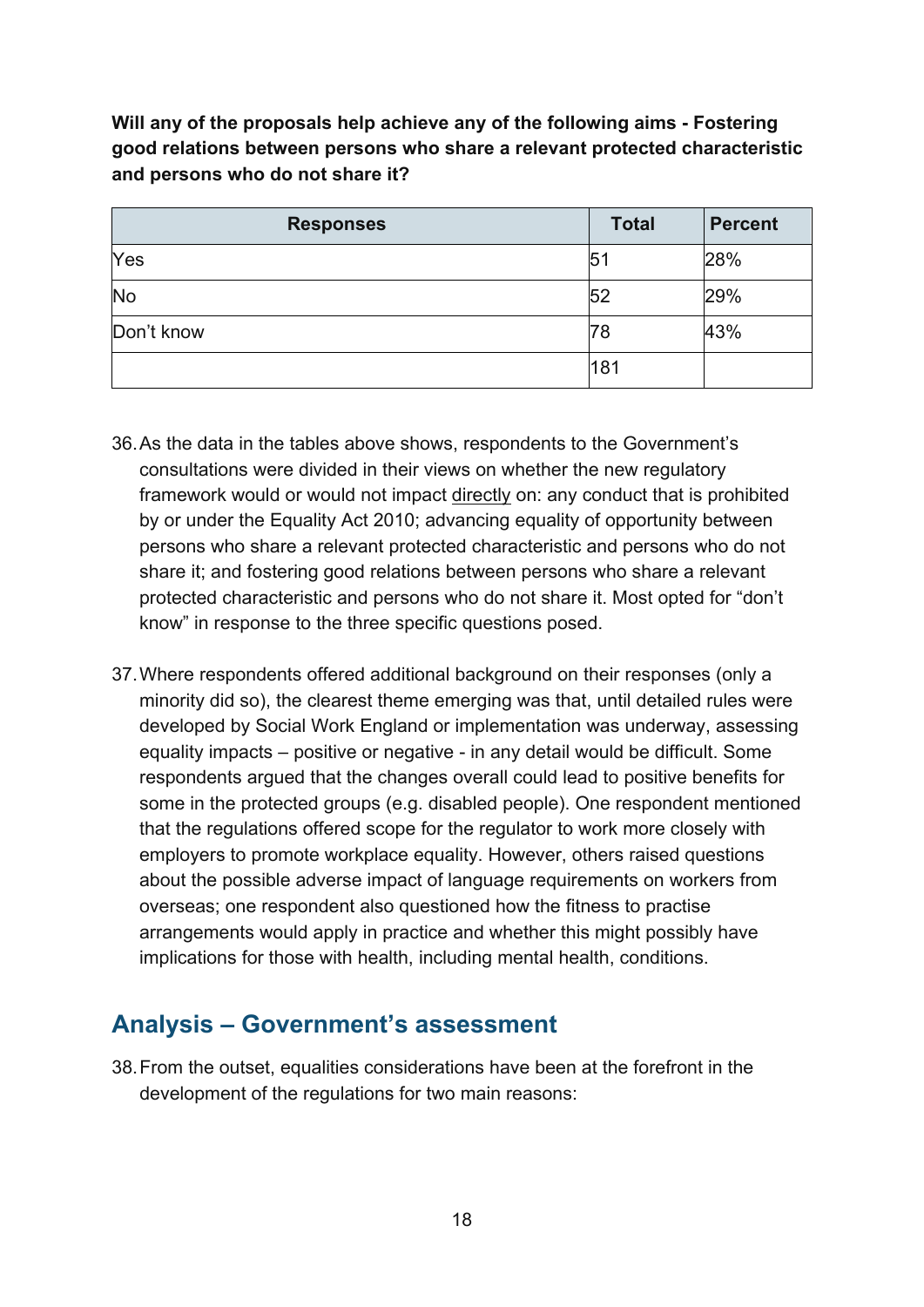- First, any new regulatory framework has the potential to impact on social workers who are on the register or wish to register; this will include any social workers who fall within the protected groups.
- Second, if the regulatory framework achieves its aims in delivering public protection and ensuring all social workers have the up-to-date skills they need for their work, significant, longer term benefits should accrue to the vulnerable service users whom social workers support, including many from within the protected groups. We know that, in some service areas, people from certain protected groups (e.g. those with disabilities, those from minority ethnic groups) are overrepresented compared to their representation in the general population, so any improvements in support may prove particularly beneficial in delivering on the PSED aims in relation to these particular groups.
- 39. In our early development of the regulations, a priority has been to provide sufficient flexibility for the regulator to determine the detail of its processes through rules, subject to public consultation and no objection from the Secretary of State. To ensure, within this, there is an on-going focus on equalities in the new regulator's operations, the regulations provide that Social Work England, as a public body, will be subject to the duties set out in s149 of the Equalities Act 2010. This will include considering the impacts of its decisions and detailed operations on protected groups both when developing and consulting on regulatory rules governing functions such as fitness to practise arrangements and when setting the policies for managing its own staff. Consideration of PSED responsibilities will, therefore, become an integral and on-going part of Social Work England's processes as its rules and policies are framed and updated.
- 40.In our early development work, we also looked at all three main areas covered by the regulations – registrations, course approvals and fitness to practise arrangements - and reviewed them in the context of the three PSED aims.
- 41.In doing so, we looked carefully at potential impacts, positive and negative, on each of the protected groups, taking particular account of what we know about the representation of protected groups within the social work profession (see Box 1 above). As Box 1 shows, the main distinct feature of the social work workforce from the equalities perspective is its gender balance, with women in the overwhelming majority.
- 42.Our initial analysis suggested that, across all three main areas of the regulations, the direct and immediate effects of the new provisions would be broadly neutral from an equalities perspective, though benefits for some in the protected groups over the longer term were likely. Specific findings in support of that view were: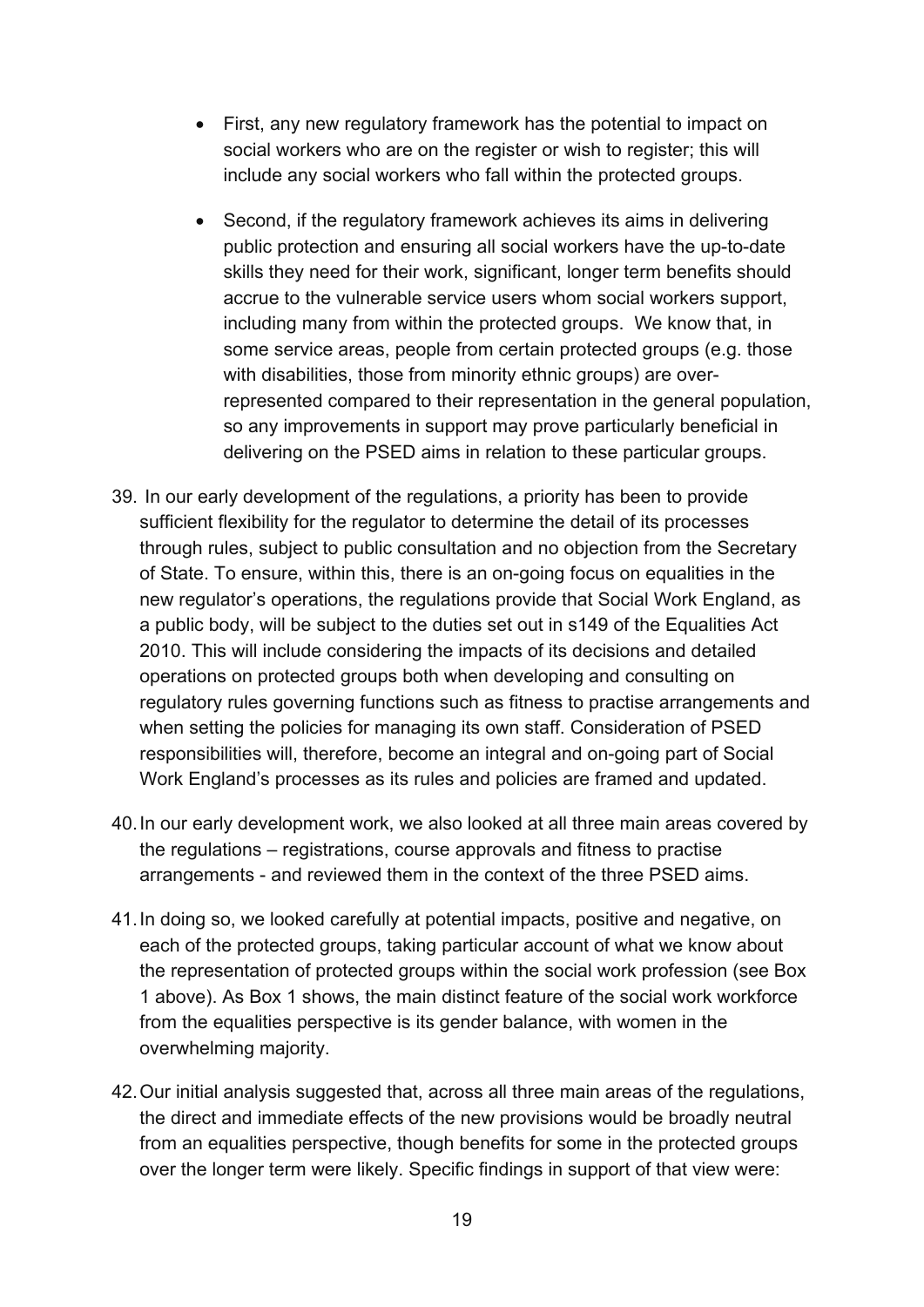- On the new registration provisions for conditional registration and the increased flexibilities they offer (see paragraphs 9-14 of Part 1 of this document), we concluded that some positive benefits may arise for registrants with ill health conditions and disabilities and, indeed, for returners to the labour market. Women, as the majority in the workforce, may see particular benefits. However, much would depend on the detailed framing of the rules surrounding conditional registration once Social Work England's work was underway. The rules will, of course, be subject to public consultation offering opportunity for all stakeholders, including those representing equalities interests or falling within the protected groups, to input before rules are framed. On the new English language proficiency requirements, while this would, for the first time, require all potential registrants from the European Economic Area to prove proficiency, the number affected and, within that, the number who may be from protected groups (especially from an ethic minority group) is likely to be very small (further details on the numbers involved is set out above at Part 1, paragraph 13). Any adverse effects for the small number of EEA registrants would, the Government concluded, be more than outweighed by the public protection benefits that would arise for service users from the consistent application of the language requirements to all registrants.
- On course approvals (see paragraphs 16-17 of Part 1), the new arrangements will require all courses to be re-approved every six years. This should, over time, bring benefits in terms of better, more job-relevant course outcomes on graduation for all social work students, including those from protected groups. However, we have no evidence to suggest that those longer term effects would benefit those in the protected groups disproportionately more than others.
- On fitness to practise arrangements (see Part 1, paragraph 18 of this document), arrangements for "accepted outcome" are likely to bring benefits for registrants, including those within the protected groups, through the avoidance of a lengthy and, for some, possibly stressful fitness to practise process. Automatic removal where social workers are convicted of the most serious crimes will help strengthen protections for service clients, including any in the protected groups. However, across all these new provisions, we have no evidence to suggest that impacts – positive or negative – would fall disproportionately on any in the protected groups.
- 43.Feedback from the public consultation we conducted (see paragraphs 34-37) has not led to any significant change in our assessment. The responses, taken as a whole, generally reinforce the view that equalities impacts will become clearer as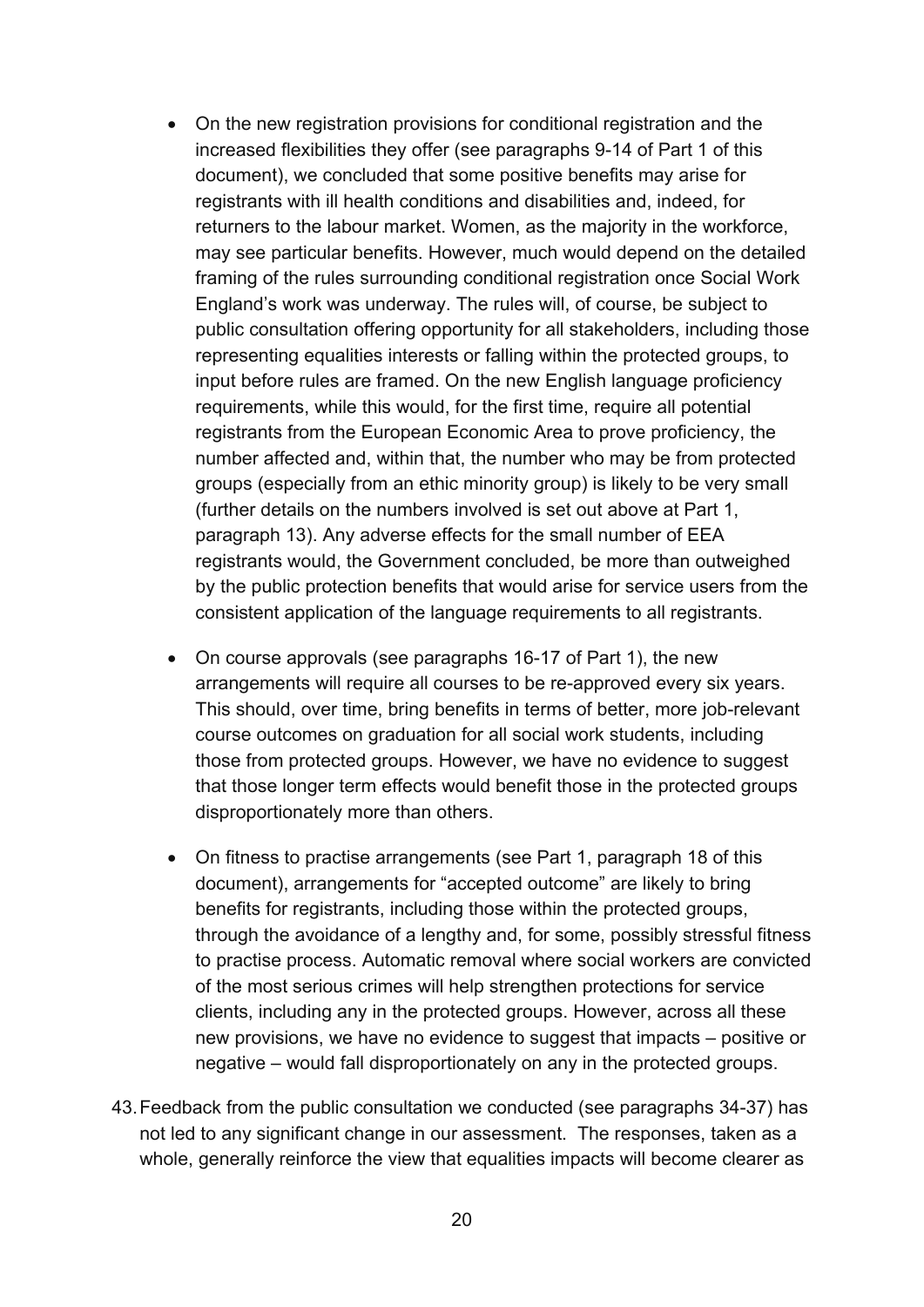Social Work England's work begins and its detailed rules are consulted on and framed.

- 44.Provision making Social Work England subject to the duties set out in s149 of the Equalities Act 2010 remains particularly important in this respect, including in relation to the detailed operation of fitness to practise arrangements about which one respondent had expressed uncertainty about possible implications for people with health conditions. It is the case that operational detail on this and other regulatory functions won't be settled until Social Work England's rules are established. However, we are confident that the PSED requirements will ensure, when Social Work England develops and consults on its detailed rules, that equalities considerations and possible impacts on protected groups, including any with health conditions, will be taken fully into account.
- 45.Post-consultation, we also looked carefully again at the two particular aspects of the draft regulations which are different to the current system of regulation and where more than one respondent to the consultation mentioned that equality considerations might be a concern. These were the:
	- Provision making English language proficiency a condition of registration; and
	- Provision making lack of English language proficiency a basis for fitness to practise proceedings.
- 46.The Government believes English language controls need to be applied consistently to all registrants, in line with the Law Commissions' recommendations. The ability to communicate effectively is important in ensuring that the vulnerable children and adults cared for by social workers receive the consistently high quality support and safeguarding they need. Many other regulated professions, including doctors, nurses, dentists, and pharmacists, have introduced English language controls.
- 47.On **the registration provision**, HCPC already requires evidence of English language proficiency for international registrants. The draft provision will now make this the case for all social workers. However, before implementation, the draft regulations are clear that Social Work England will need to consult on the language proficiency criteria it will apply as a condition of registration. This will help to ensure that any such controls are fair and appropriate and that registrants and others have a say before they are implemented.
- 48.On **the fitness to practise provision**, this, too, will strengthen current arrangements. HCPC does not currently have English language proficiency as a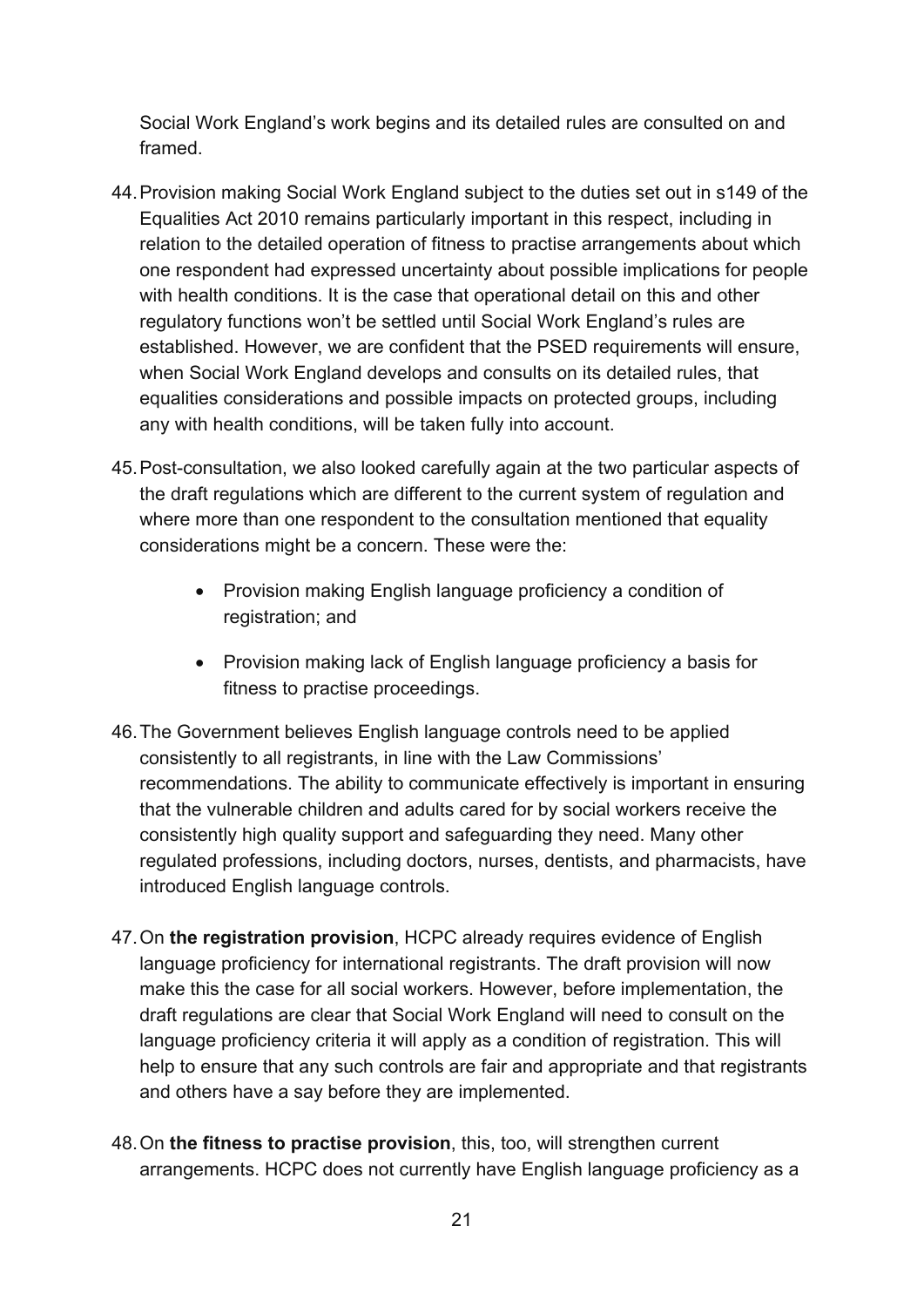ground for a fitness to practise inquiry, though the issue can be picked up under their current "lack of competency" criteria. The new provision now makes clear that a lack of English language proficiency can result in fitness to practise proceedings in its own right, underscoring the importance of English language skills to safe and effective social work practice.

- 49.The draft regulations ensure that registrants will not be disproportionately affected. They ensure that the regulator will not be able to remove from the register any registrant found to lack sufficient English proficiency until the person has been suspended from the register or subject to a conditions of practice order, for two years. This will give existing registrants time to bring their English language proficiency up to the required standard, with removal available only where they have not been able to do so.
- 50.Although these provisions will impact on all social workers, we recognise they do mean a change for the small group of EEA nationals who register. However, the Government has concluded that the provisions are proportionate and necessary. Any potential adverse impacts would be outweighed by the benefits that will be delivered in terms of improved consistency of support and better care and protections for services users. The provisions would apply to all registrants equally, across all of the protected characteristics under the PSED.

#### <span id="page-21-0"></span>**Equalities impacts - overall conclusions**

- 51.Overall, while the immediate, direct impacts of the draft regulatory provisions are broadly neutral from the equalities perspective, our evidence suggests that the regulations may well offer the prospect of positive benefits for some in the protected groups over the longer term. This will become clearer as the detail of the new rules and processes take shape, following consultation by Social Work England. That there will be a new, specialist social work regulator sharply focused on the specific needs of social work and well acquainted with the characteristics of the workforce and the protected groups within it, should also bring benefits, ensuring that equality for those in the protected groups is effectively monitored and promoted.
- 52.Government wants to ensure that Social Work England adheres to, and leads the way in, implementing the Equalities Act. Through the draft regulations, Government has taken this opportunity to ensure that Social Work England will be subject to the public sector equality duty in respect of all of its functions. Social Work England will be listed as a public authority in Schedule 19 of the Equality Act 2010. Listing Social Work England in Schedule 2 of The Equality Act 2010 (Specific Duties and Public Authorities) Regulations 2017 will mean it must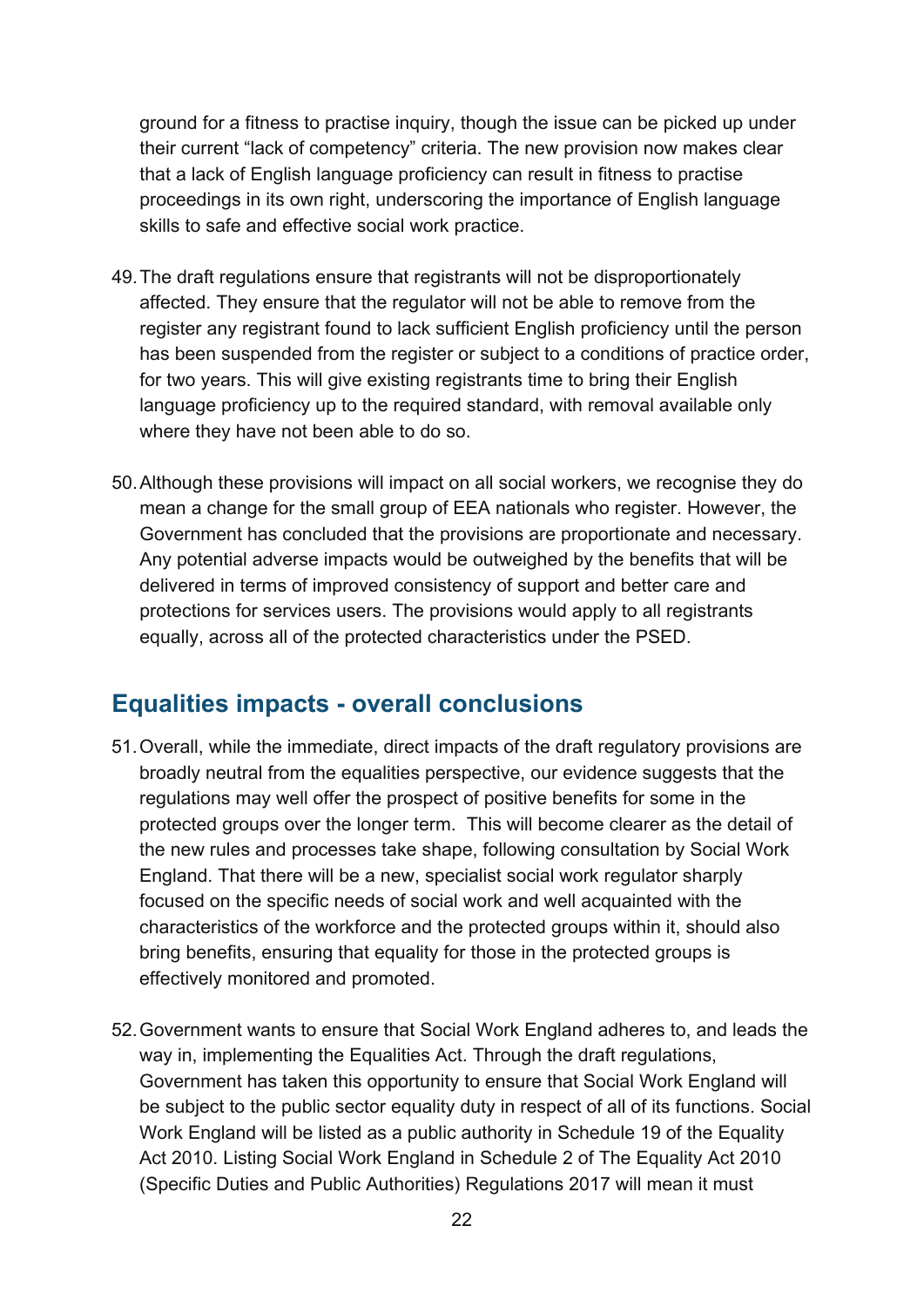annually publish information to demonstrate its compliance with the public sector equality duty and, if the number of its employees reaches or exceeds 250, publish gender pay information.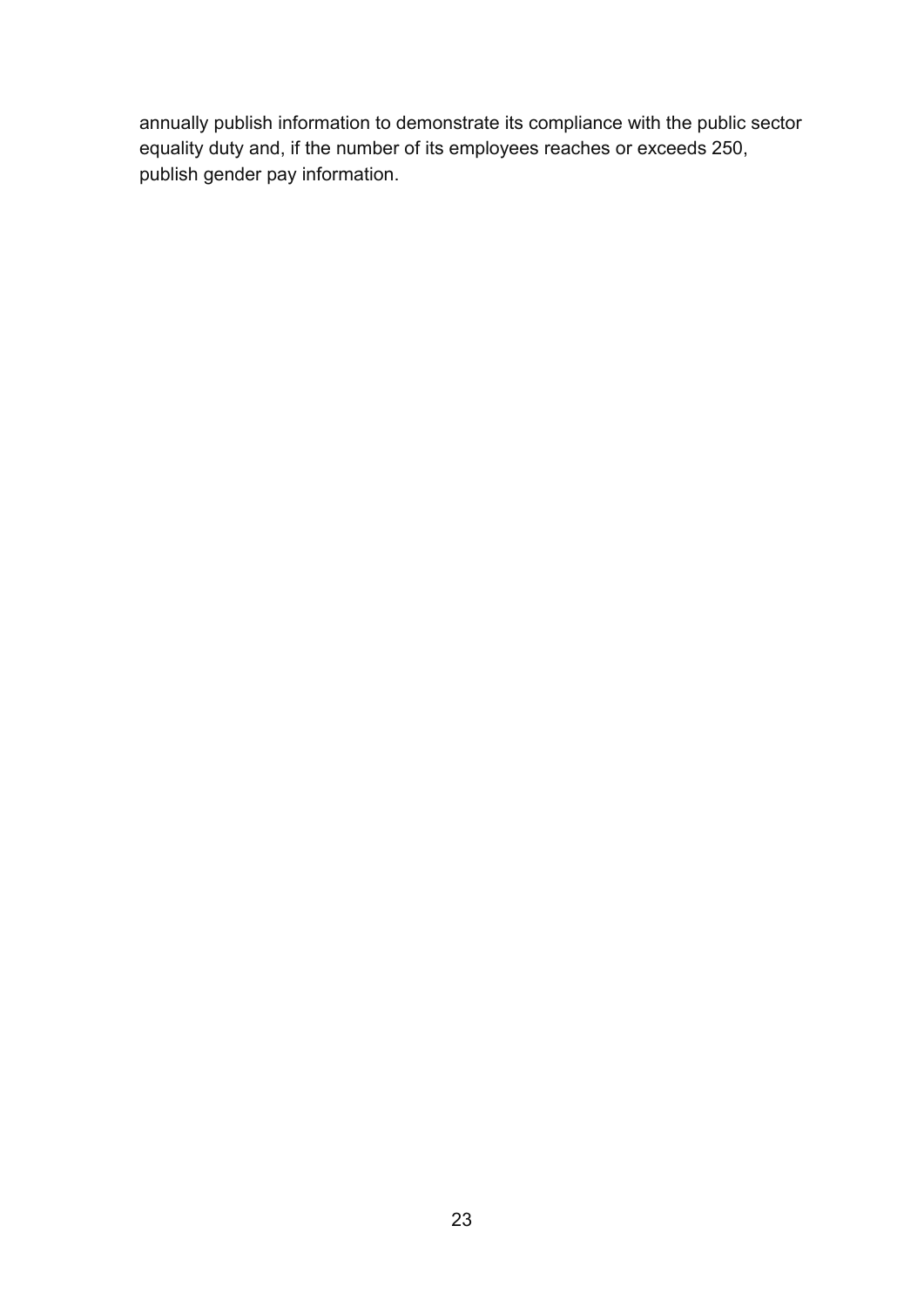## <span id="page-23-0"></span>**ANNEX A: What's new in the regulations: summary of impacts and groups affected**

| <b>Provision</b>                                                                 | <b>What it involves</b>                                                                                                                                                                                                                                                       | <b>Rationale</b>                                                                                                                                                                                                                                                                                                                                                                                                                                                                                                                                                                                                                                          | <b>Main impacts and</b><br>individuals/ groups<br>affected                                                                                                                                                                                                                  |
|----------------------------------------------------------------------------------|-------------------------------------------------------------------------------------------------------------------------------------------------------------------------------------------------------------------------------------------------------------------------------|-----------------------------------------------------------------------------------------------------------------------------------------------------------------------------------------------------------------------------------------------------------------------------------------------------------------------------------------------------------------------------------------------------------------------------------------------------------------------------------------------------------------------------------------------------------------------------------------------------------------------------------------------------------|-----------------------------------------------------------------------------------------------------------------------------------------------------------------------------------------------------------------------------------------------------------------------------|
| <b>Registration</b><br>with<br>conditions                                        | Flexibility for the<br>regulator to grant<br>registration<br>applications with<br>conditions where it is<br>proportionate and<br>consistent with public<br>protection to do so.<br>Procedure to be set<br>out in rules and to be<br>subject to consultation.                  | In line with Scottish<br>and Northern Ireland<br>social care regulators,<br>this provision will give<br>Social Work England<br>flexibility to deal<br>proportionately with<br>applications where an<br>individual would be an<br>asset to the profession<br>but who, for a specific<br>reason (e.g. a health<br>condition), may not<br>meet all of the<br>registration<br>requirements without<br>conditions.<br>Designed to avoid<br>unnecessary and<br>disproportionate<br>exclusions from the<br>register and allow<br>individuals time to<br>meet the conditions<br>while ensuring public<br>protection and fitness<br>to practise is<br>safeguarded. | <b>Registrants (social</b><br>workers) and<br>potential<br>registrants: scope<br>to be registered<br>subject to<br>conditions offers<br>flexibility and<br>opportunities to<br>remain in the<br>profession, where<br>previously<br>registration might<br>have been refused. |
| <b>Annotations</b><br>to the<br>register:<br>fitness to<br>practise<br>sanctions | Fitness to practise<br>sanctions where there<br>is a finding of<br>impairment, including<br>expired sanctions, to<br>be annotated on the<br>register.<br>Regulator to determine<br>the length of time that<br>expired sanctions are<br>annotated on the<br>register following | <b>Reflects Law</b><br>Commission<br>recommendation that<br>public protection is<br>best served by having<br>a transparent public<br>record of a registrant's<br>practice history<br><b>HCPC</b> already<br>annotates current<br>sanctions but not<br>expired sanctions.<br>Designed to give a<br>fuller view of                                                                                                                                                                                                                                                                                                                                          | <b>Public and service</b><br><b>users:</b> greater<br>transparency,<br>helping to build<br>confidence in the<br>robustness and<br>rigor of the system<br>Employers: enable<br>better informed and<br>risk assessed<br>recruitment<br>decisions                              |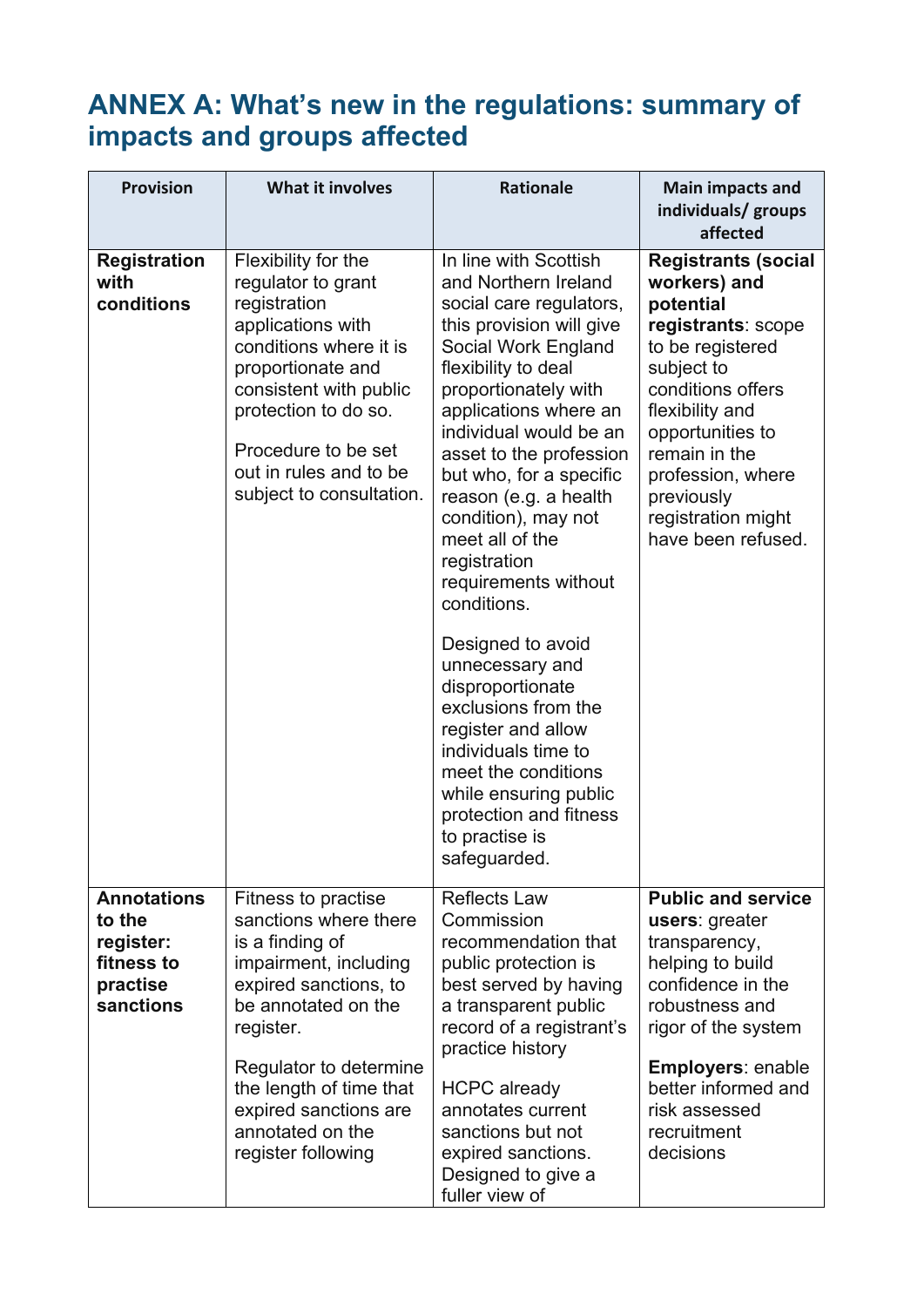| <b>Provision</b>                                                                | <b>What it involves</b>                                                                                                                                                         | <b>Rationale</b>                                                                                                                                                                                                                                                                                                                                                                                                                                                       | <b>Main impacts and</b><br>individuals/ groups<br>affected                                                                                                                                                                                                                                                                                                                                                                                                                              |
|---------------------------------------------------------------------------------|---------------------------------------------------------------------------------------------------------------------------------------------------------------------------------|------------------------------------------------------------------------------------------------------------------------------------------------------------------------------------------------------------------------------------------------------------------------------------------------------------------------------------------------------------------------------------------------------------------------------------------------------------------------|-----------------------------------------------------------------------------------------------------------------------------------------------------------------------------------------------------------------------------------------------------------------------------------------------------------------------------------------------------------------------------------------------------------------------------------------------------------------------------------------|
|                                                                                 | consultation and in<br>rules.                                                                                                                                                   | registrants' history,<br>enabling employers to<br>make informed<br>recruitment decisions<br>while also affording<br>greater transparency<br>to service users.                                                                                                                                                                                                                                                                                                          | <b>Registrants:</b><br>potential for some<br>adverse impacts on<br>employment<br>opportunities, but<br>protections are built<br>in e.g. sanctions<br>imposed following<br>an impaired fitness<br>to practise finding<br>will only be<br>annotated after any<br>registrant appeal<br>period has expired<br>or where the appeal<br>fails. Additionally,<br>the period for which<br>expired sanctions<br>can be annotated<br>must be<br>proportionate and is<br>subject to<br>consultation |
| <b>Annotations</b><br>to the<br>register:<br>post-<br>qualifying<br>specialisms | Power to annotate on<br>the register additional<br>post-qualifying<br>qualifications, and<br>specialisms, subject to<br>setting out in rules<br>those that may be<br>annotated. | This new provision is<br>designed to ensure the<br>new regulatory<br>processes reflect and<br>support the<br>importance of<br>continuing training and<br>development and the<br>acquisition of<br>specialist skills across<br>social workers'<br>careers.<br>Will ensure that where<br>appropriate<br>information on<br>additional post-<br>qualifying skills and<br>specialist<br>accreditations<br>achieved by social<br>workers is publicly<br>available and can be | <b>Employers:</b><br>transparent<br>information<br>available on<br>additional skills and<br>specialist<br>accreditations<br>acquired - will<br>support more<br>effective<br>employment<br>decisions and<br>greater efficiency in<br>the labour market<br><b>Registrants: formal</b><br>recognition of<br>additional skills will<br>support job<br>opportunities and<br>career progression                                                                                               |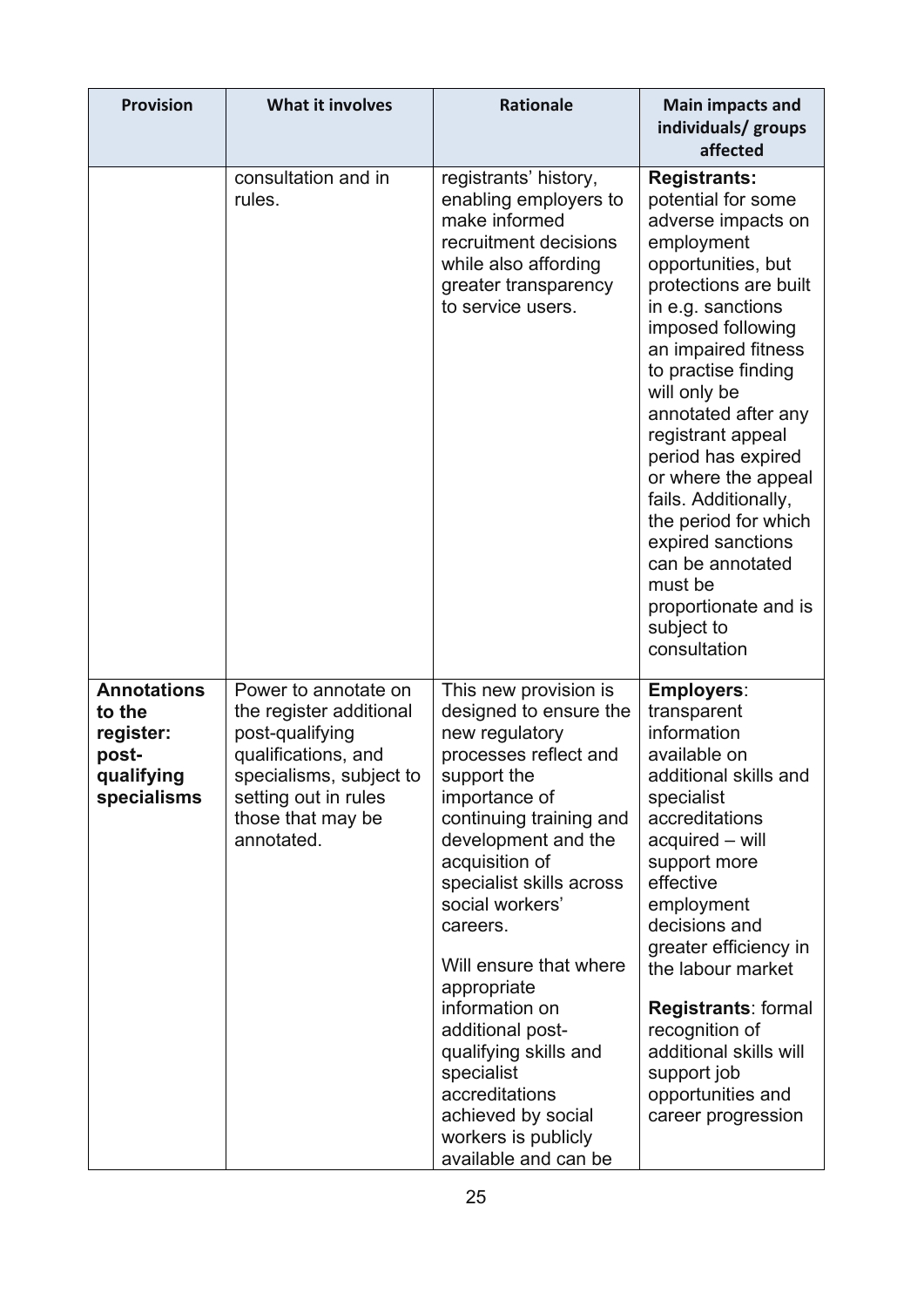| <b>Provision</b>                       | <b>What it involves</b>                                                                                                                                                                                                                                                                                                                                                                                                                                                                                    | <b>Rationale</b>                                                                                                                                                                                                                                                                                                                                                                                                                                                                                                                                                                                                                                                                                                                                                              | <b>Main impacts and</b><br>individuals/ groups<br>affected                                                                                                                                                                                                                                                                                                                                                                                                                                                                                                                                                                                                                  |
|----------------------------------------|------------------------------------------------------------------------------------------------------------------------------------------------------------------------------------------------------------------------------------------------------------------------------------------------------------------------------------------------------------------------------------------------------------------------------------------------------------------------------------------------------------|-------------------------------------------------------------------------------------------------------------------------------------------------------------------------------------------------------------------------------------------------------------------------------------------------------------------------------------------------------------------------------------------------------------------------------------------------------------------------------------------------------------------------------------------------------------------------------------------------------------------------------------------------------------------------------------------------------------------------------------------------------------------------------|-----------------------------------------------------------------------------------------------------------------------------------------------------------------------------------------------------------------------------------------------------------------------------------------------------------------------------------------------------------------------------------------------------------------------------------------------------------------------------------------------------------------------------------------------------------------------------------------------------------------------------------------------------------------------------|
|                                        |                                                                                                                                                                                                                                                                                                                                                                                                                                                                                                            | drawn on by<br>employers and clients<br>(see also section<br>below on approval and<br>re-approval of<br>education and training<br>below).                                                                                                                                                                                                                                                                                                                                                                                                                                                                                                                                                                                                                                     | Service users:<br>greater knowledge<br>of the skills those<br>working with them<br>hold.                                                                                                                                                                                                                                                                                                                                                                                                                                                                                                                                                                                    |
| <b>English</b><br>language<br>controls | Introduction of<br>proportionate English<br>language controls as a<br>condition of<br>registration - lack of<br>English language skills<br>also a basis for fitness<br>to practise<br>proceedings.<br>Will apply to all social<br>workers, including<br>social workers from<br>European Economic<br>Area countries who<br>have mutual<br>recognition rights.<br>Social Work England<br>will set out in rules the<br>process and criteria for<br>determining whether a<br>person meets the<br>requirements. | English language<br>proficiency is<br>fundamental to safe<br>and effective social<br>work practice. Being<br>able to understand<br>and communicate<br>effectively with<br>vulnerable adults,<br>children and families is<br>vitally important.<br>The proposal follows<br>the Law Commissions'<br>recommendation that<br>regulatory bodies<br>should carry out<br>proportionate<br>language controls on<br>those applying to join<br>professional registers.<br>Also reflects the<br>introduction of<br>language controls for<br>other regulated<br>professions including<br>doctors, nurses,<br>dentists and<br>pharmacists, and the<br>code of practice on<br>English language<br>requirements for public<br>sector workers under<br>Part 7 of the<br>immigration Act 2016. | Service users: new<br>registration<br>requirements will<br>ensure that all<br>social workers are<br>proficient in the use<br>of the English<br>language. This will<br>ensure that they<br>can communicate<br>effectively with<br>service users.<br><b>Registrants: Social</b><br>workers will be<br>affected when they<br>renew their<br>registration, or if<br>prior to that lack of<br>English language<br>proficiency<br>necessitates fitness<br>to practise<br>proceedings.<br>All new applicants<br>and those<br>applying for<br>restoration to the<br>register: will have<br>to demonstrate that<br>they meet the<br>English language<br>registration<br>requirement. |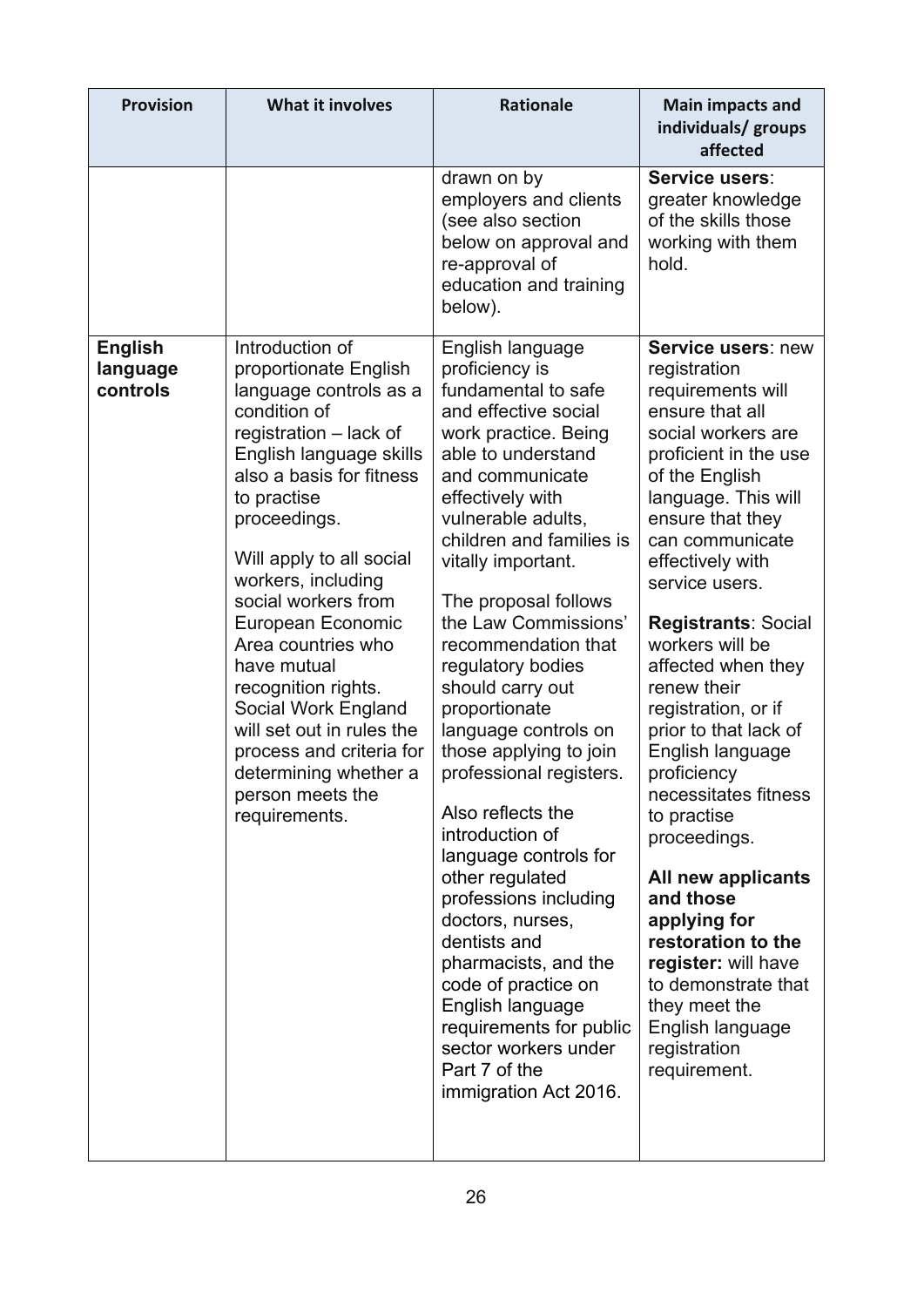| <b>Provision</b>                                                                                    | <b>What it involves</b>                                                                                                                                                                                                                                                                                                                                                                      | <b>Rationale</b>                                                                                                                                                                                                                                                                                                                                                                                                                                                                                                                                                                                                                                      | <b>Main impacts and</b><br>individuals/ groups<br>affected                                                                                                                                                                                                                                                                                                                                                                                                                                                                                                                                                                                                                                                                                                                                                                                                                                                                                              |
|-----------------------------------------------------------------------------------------------------|----------------------------------------------------------------------------------------------------------------------------------------------------------------------------------------------------------------------------------------------------------------------------------------------------------------------------------------------------------------------------------------------|-------------------------------------------------------------------------------------------------------------------------------------------------------------------------------------------------------------------------------------------------------------------------------------------------------------------------------------------------------------------------------------------------------------------------------------------------------------------------------------------------------------------------------------------------------------------------------------------------------------------------------------------------------|---------------------------------------------------------------------------------------------------------------------------------------------------------------------------------------------------------------------------------------------------------------------------------------------------------------------------------------------------------------------------------------------------------------------------------------------------------------------------------------------------------------------------------------------------------------------------------------------------------------------------------------------------------------------------------------------------------------------------------------------------------------------------------------------------------------------------------------------------------------------------------------------------------------------------------------------------------|
| <b>Approval and</b><br>re-approval<br>of education<br>and training<br>courses and<br>qualifications | Social Work England<br>will be able to<br>determine the criteria<br>for the approval of<br>courses and<br>qualifications in<br>regulatory rules, which<br>will be subject to<br>consultation. Will also<br>have the power to<br>approve or attach<br>conditions to approval.<br>The new<br>arrangements will also<br>require all courses to<br>be re-approved every<br>6 years as a minimum. | <b>Giving Social Work</b><br>England autonomy to<br>determine, through<br>rules, its approach to<br>approvals and<br>requiring all course to<br>be approved every 6<br>years will ensure, as<br>practice evolves and<br>new evidence<br>emerges, that the<br>regulator is able to<br>adapt its processes<br>and requirements,<br>helping to ensure<br>provision remains high<br>quality and relevant.<br>Duty to consult and<br>oversight<br>arrangements in<br>relation to new rules<br>will ensure views of<br>social workers, their<br>employers, education<br>providers and other<br>key stakeholders in<br>the system are taken<br>into account. | <b>Whole system</b><br>benefits: standards<br>(for initial,<br>continuing and<br>specialist education<br>and training) more<br>readily<br>updated/adapted to<br>reflect changes in<br>practice.<br><b>Social work</b><br>students: refreshed<br>social work specific<br>standards linked to<br>course approvals<br>should lead to<br>better quality<br>courses. In turn this<br>should lead to<br>better educational<br>outcomes and<br>better prepared<br>students entering<br>the profession.<br><b>Providers/Higher</b><br><b>Education</b><br>Institutes: no<br>immediate direct<br>impacts but any<br>changes to course<br>standards, once<br>consulted on and<br>approved, may<br>have implications<br>for the design and<br>delivery of some<br>course curricula.<br>Depending on the<br>detailed rules set by<br><b>Social Work</b><br><b>England following</b><br>consultation with<br>the sector, the<br>requirement for<br>courses to be re- |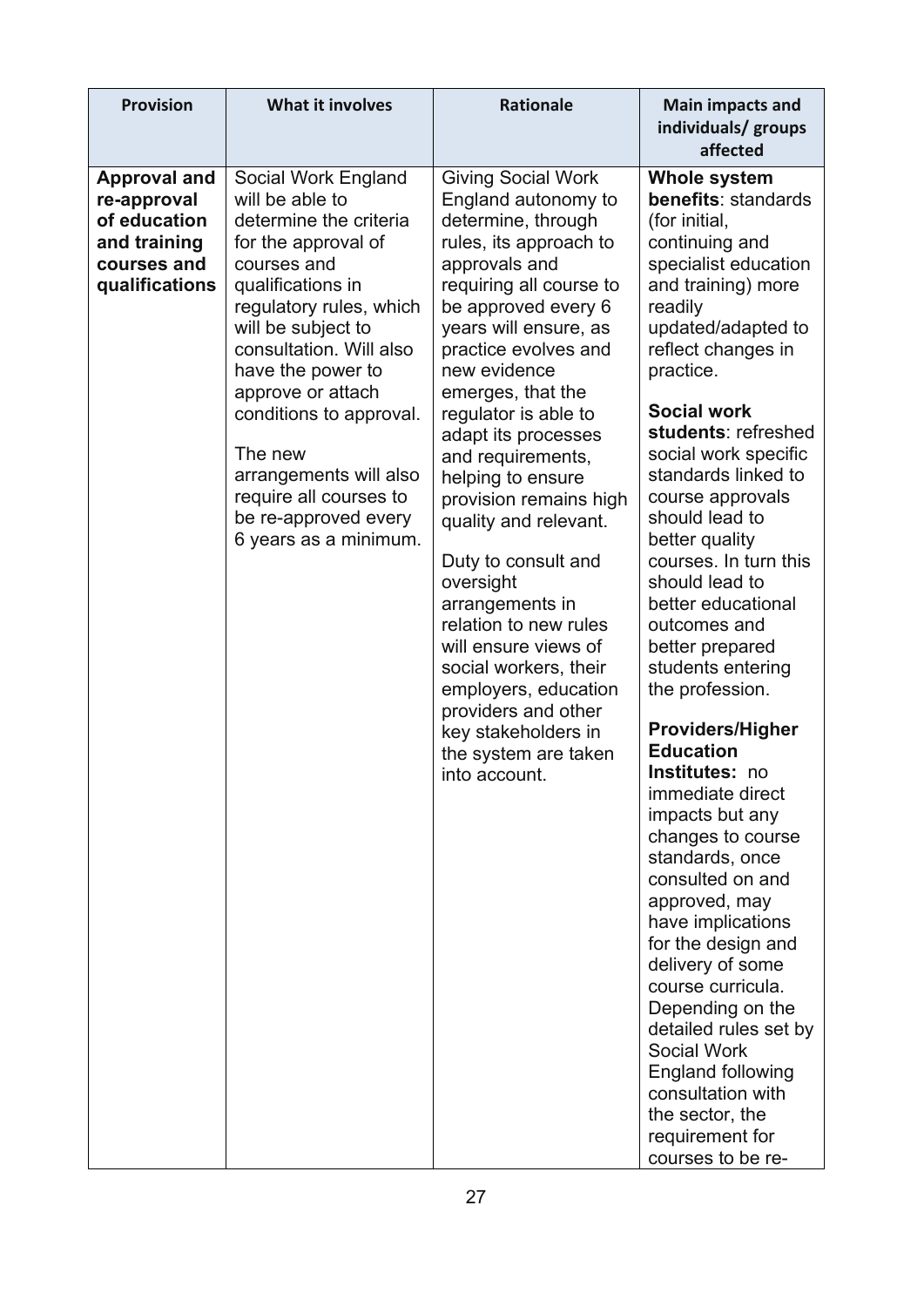| <b>Provision</b>              | <b>What it involves</b>                                                                                                                                                                                                                                                                                                                                                                                                                                                                                                                                                                                                                                                                                                                                                       | <b>Rationale</b>                                                                                                                                                                                                  | <b>Main impacts and</b><br>individuals/ groups<br>affected                                                                                                                                                                                                                                                                                                                                                      |
|-------------------------------|-------------------------------------------------------------------------------------------------------------------------------------------------------------------------------------------------------------------------------------------------------------------------------------------------------------------------------------------------------------------------------------------------------------------------------------------------------------------------------------------------------------------------------------------------------------------------------------------------------------------------------------------------------------------------------------------------------------------------------------------------------------------------------|-------------------------------------------------------------------------------------------------------------------------------------------------------------------------------------------------------------------|-----------------------------------------------------------------------------------------------------------------------------------------------------------------------------------------------------------------------------------------------------------------------------------------------------------------------------------------------------------------------------------------------------------------|
|                               |                                                                                                                                                                                                                                                                                                                                                                                                                                                                                                                                                                                                                                                                                                                                                                               |                                                                                                                                                                                                                   | approved as a<br>minimum every six<br>years may possibly<br>bring some<br>additional costs for<br>providers but these<br>are likely to be<br>minimal.                                                                                                                                                                                                                                                           |
|                               | Responsibility for<br>approval of courses for<br>the two existing<br>specialisms (Approved<br><b>Mental Health</b><br>Professionals,<br>currently approved by<br>HCPC, and Best<br><b>Interest Assessors</b><br>currently approved by<br>the Secretary of State<br>for Health and Social<br>Care) will transfer to<br>Social Work England.<br>Social Work England<br>will set the criteria for<br>the courses and have<br>responsibility for<br>approving them.<br>Social Work England<br>will also have the<br>power to approve<br>other post-qualifying<br>courses of education<br>and training and<br>specialisms relating to<br>social work, using the<br>approval scheme for<br>initial education and<br>training set out in the<br>regulations and<br>regulatory rules. | Will bring a consistent<br>approach to the<br>recognition of post<br>qualification<br>specialisms, building<br>confidence in the<br>system and helping to<br>strengthen career<br>pathways for social<br>workers. | <b>Social work</b><br>workforce: Will<br>provide one clear<br>central point for the<br>recognition of post-<br>qualifying skills,<br>which will benefit<br>those seeking job<br>moves and career<br>progression.<br><b>Employers:</b><br>clearer, transparent<br>framework for the<br>recognition of post<br>qualifying skills and<br>specialisms, aiding<br>recruitment, staff<br>development and<br>practice. |
| <b>Fitness to</b><br>practise | The core elements of<br>the Social Work<br>England fitness to<br>practise system are                                                                                                                                                                                                                                                                                                                                                                                                                                                                                                                                                                                                                                                                                          | Building on the Law<br><b>Commissions 2014</b><br>review and<br>Professional                                                                                                                                      | <b>Social workers</b><br>involved in fitness<br>to practise<br>processes: benefit                                                                                                                                                                                                                                                                                                                               |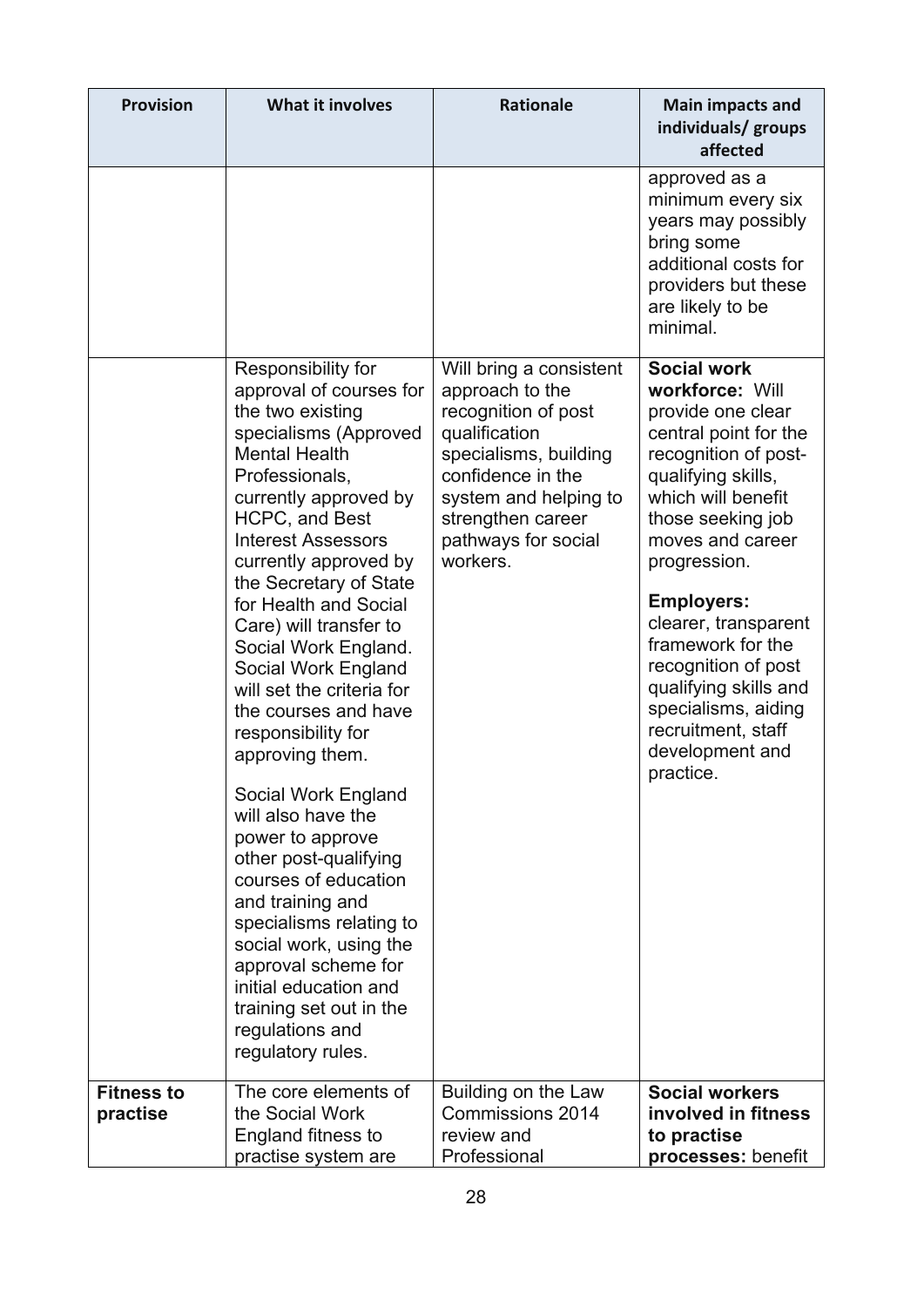|                                                                                                                                                                                                                                                                                                                                                                                                                                                                                                                                                                                                                                                                                |                                                                                                                                                     | <b>Main impacts and</b><br>individuals/ groups<br>affected                                                                                                                                                                                                                                                                                                                                                                                                                                                                                                                                                                                                                                                                                                                                                                                                      |
|--------------------------------------------------------------------------------------------------------------------------------------------------------------------------------------------------------------------------------------------------------------------------------------------------------------------------------------------------------------------------------------------------------------------------------------------------------------------------------------------------------------------------------------------------------------------------------------------------------------------------------------------------------------------------------|-----------------------------------------------------------------------------------------------------------------------------------------------------|-----------------------------------------------------------------------------------------------------------------------------------------------------------------------------------------------------------------------------------------------------------------------------------------------------------------------------------------------------------------------------------------------------------------------------------------------------------------------------------------------------------------------------------------------------------------------------------------------------------------------------------------------------------------------------------------------------------------------------------------------------------------------------------------------------------------------------------------------------------------|
| defined in the<br>regulations. They<br>include:<br>the grounds on<br>which fitness to<br>practise may be<br>considered to<br>be impaired<br>the four, clearly<br>defined and<br>essential<br>elements of the<br>fitness to<br>practise<br>decision-<br>making<br>framework<br>('triage',<br>'investigation',<br>'case<br>examination'<br>and<br>'adjudication')<br>new processes<br>for 'accepted<br>outcomes'<br>(where a<br>registrant<br>accepts the<br>facts of the<br>case and the<br>regulator's<br>proposed<br>sanction),<br>automatic<br>removal<br>(covering social<br>workers<br>convicted of<br>certain very<br>serious<br>offences) and<br>criminal<br>convictions | <b>Standards Authority</b><br>recommendations, the<br>aim is to create a<br>flexible, efficient and<br>proportionate fitness to<br>practise regime. | from a less<br>adversarial more<br>transparent and<br>proportionate<br>processes, but with<br>the protections of<br>clear appeal rights,<br>consistent with the<br>European<br>Convention on<br>Human Rights.<br><b>Regulator: with</b><br>accepted outcomes,<br>automatic removal,<br>and criminal<br>convictions<br>resulting in<br>custodial sentences<br>there is potential for<br>cases to be dealt<br>with more quickly<br>and efficiently,<br>reducing<br>unnecessary costs<br>for the regulator<br>and benefitting the<br>social worker<br>involved.<br><b>Public: swifter</b><br>public protection<br>through new, more<br>streamlined,<br>efficient and<br>proportionate<br>processes for<br>accepted outcomes<br>cases and cases<br>where automatic<br>removal or criminal<br>convictions<br>resulting in<br>custodial sentences<br>processes apply. |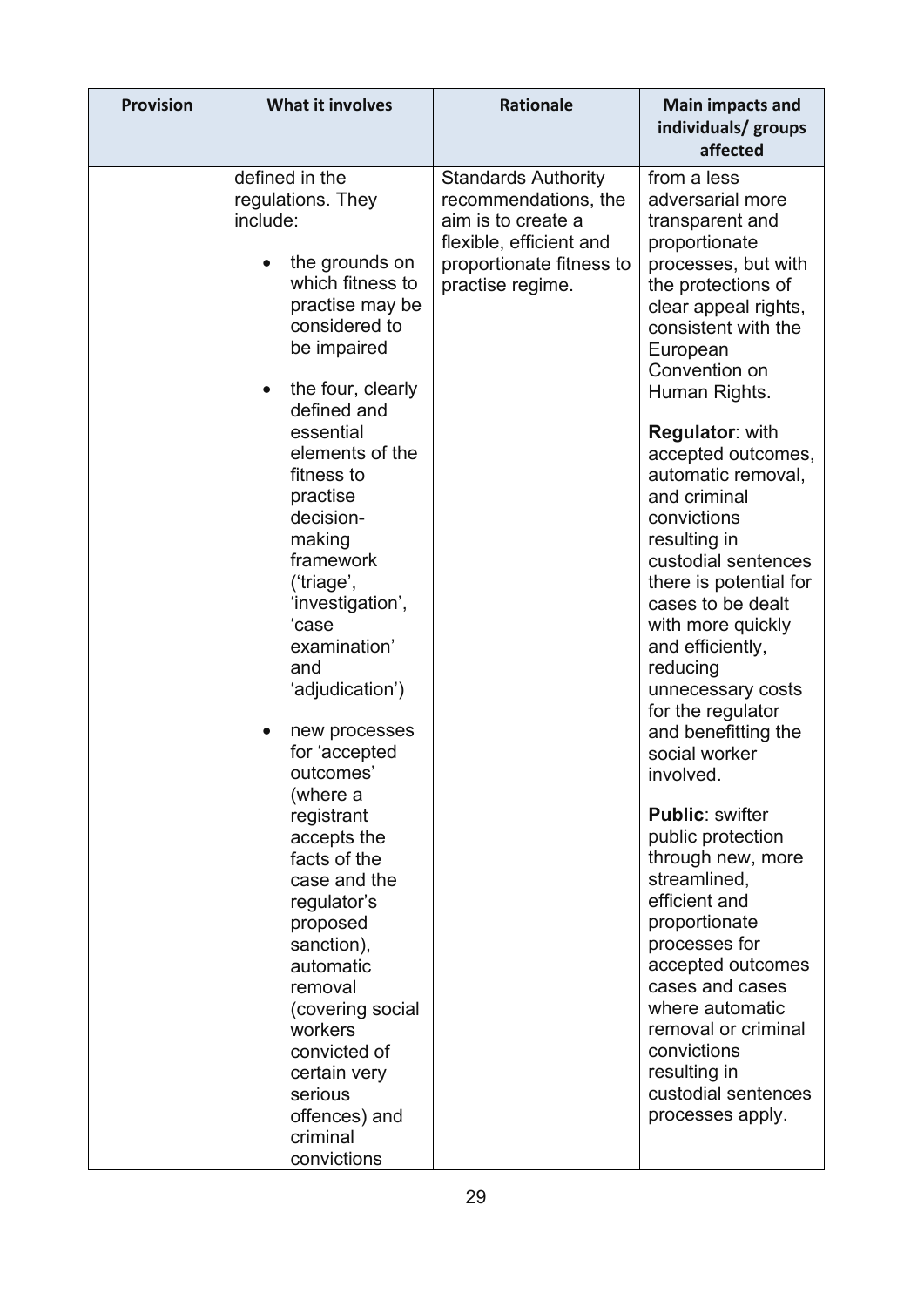| <b>Provision</b>                         | <b>What it involves</b>                                                                                                                                                                                                                             | <b>Rationale</b>                                                                                                                                                                                       | <b>Main impacts and</b><br>individuals/ groups<br>affected                                                                                                                                                                                                                                                                                                              |
|------------------------------------------|-----------------------------------------------------------------------------------------------------------------------------------------------------------------------------------------------------------------------------------------------------|--------------------------------------------------------------------------------------------------------------------------------------------------------------------------------------------------------|-------------------------------------------------------------------------------------------------------------------------------------------------------------------------------------------------------------------------------------------------------------------------------------------------------------------------------------------------------------------------|
|                                          | resulting in<br>custodial<br>sentences.                                                                                                                                                                                                             |                                                                                                                                                                                                        |                                                                                                                                                                                                                                                                                                                                                                         |
| <b>The</b><br>appointment<br>of advisers | Powers for the<br>regulator to appoint<br>advisers (to offer e.g.<br>specialist advice on<br>their functions or to act<br>as investigators, case<br>examiners or<br>adjudicators in fitness<br>to practise processes).                              | Aim is to enable the<br>regulator to access<br>expertise outside its<br>immediate workforce,<br>particularly where<br>expert knowledge is<br>essential to support<br>the delivery of its<br>functions. | <b>Regulator: will</b><br>enable the regulator<br>to work flexibly and<br>proportionately<br>accessing and<br>drawing in the<br>specialist expertise<br>it needs.                                                                                                                                                                                                       |
| <b>Information</b><br>and advice         | Requirements to<br>publish information<br>and give advice to the<br>public, registrants and<br>education providers<br>about the regulatory<br>body and the exercise<br>of its functions;<br>specific requirement to<br>publish a strategic<br>plan. | The aim is to ensure<br>the regulator is as<br>open and transparent<br>in its operations as<br>possible and that<br>registrants, employers<br>and the public are<br>clear about its role.              | <b>Employers, social</b><br>workers, the<br>public and service<br>users: access to<br>clear transparent<br>information about<br>the regulator.<br>Important in<br>promoting and<br>supporting public<br>confidence in the<br>system.                                                                                                                                    |
| <b>Fees</b>                              | Powers to charge fees<br>in relation to<br>registration, including<br>for renewal,<br>restoration and<br>annotation. Also,<br>subject to consultation<br>and obtaining approval<br>through the Secretary<br>of State, the approval<br>of courses.   | All regulators are<br>funded by fees<br>charged to registrant<br>groups and some<br>charge for the<br>approval of courses.                                                                             | Social workers -<br>no immediate<br>impact as social<br>workers already pay<br>fees to HCPC and<br>Government has<br>committed to<br>ensuring that any<br>set up costs do not<br>fall on social<br>workers. Beyond<br>transition, fee levels<br>will be a matter for<br>the regulator and<br>would be subject to<br>consultation and<br>Secretary of State<br>approval. |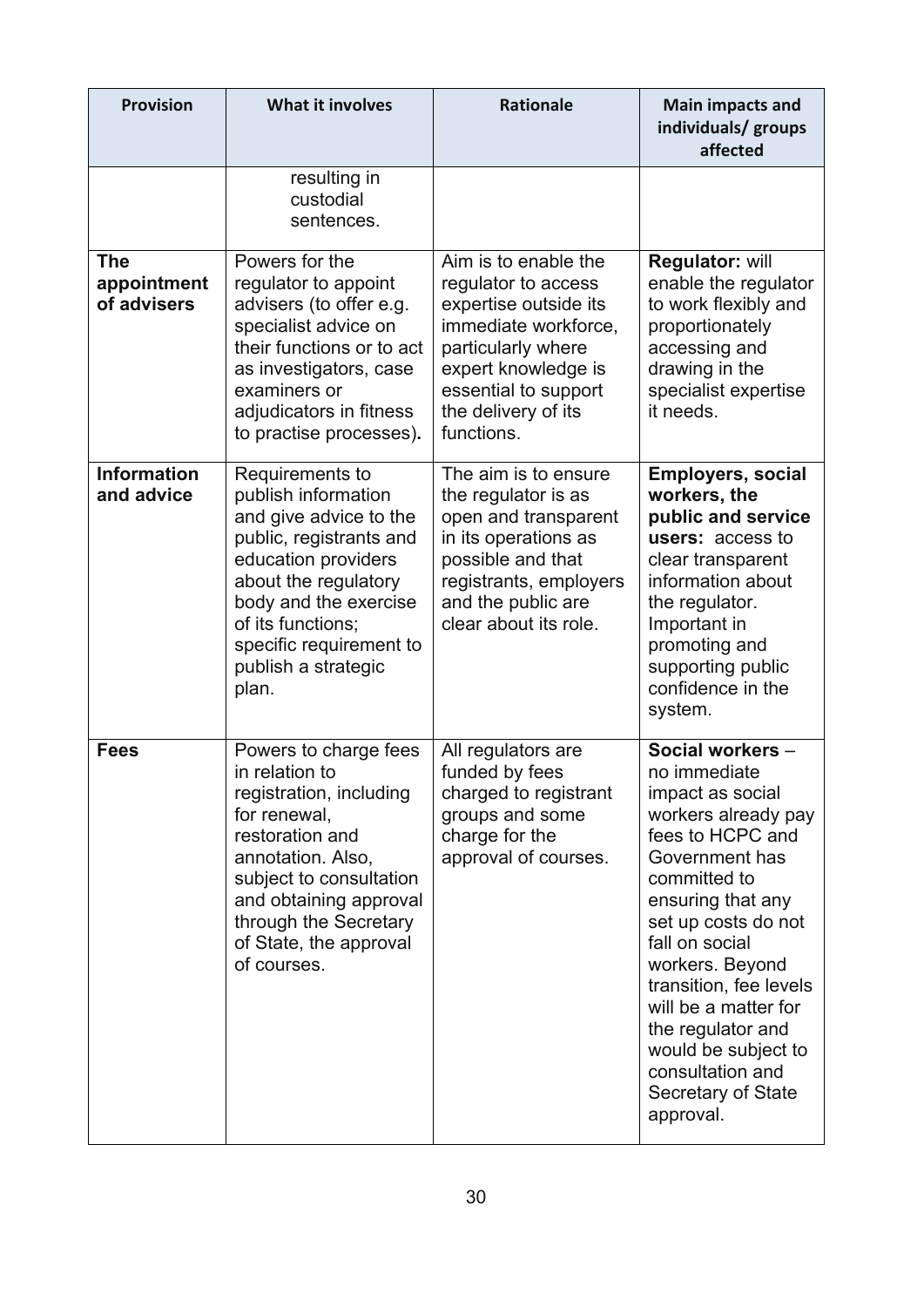| <b>Provision</b>                                            | What it involves                                                                                                                                                                                                                                                                                                                                                                                                                                                                                                                                                                    | <b>Rationale</b>                                                                                                                                                                                                                                                                                                                    | <b>Main impacts and</b><br>individuals/ groups<br>affected                                                                                                                                                                                                                                                                                                                                                                                                                                                                                                                                                                                                   |
|-------------------------------------------------------------|-------------------------------------------------------------------------------------------------------------------------------------------------------------------------------------------------------------------------------------------------------------------------------------------------------------------------------------------------------------------------------------------------------------------------------------------------------------------------------------------------------------------------------------------------------------------------------------|-------------------------------------------------------------------------------------------------------------------------------------------------------------------------------------------------------------------------------------------------------------------------------------------------------------------------------------|--------------------------------------------------------------------------------------------------------------------------------------------------------------------------------------------------------------------------------------------------------------------------------------------------------------------------------------------------------------------------------------------------------------------------------------------------------------------------------------------------------------------------------------------------------------------------------------------------------------------------------------------------------------|
| Duty to co-<br>operate                                      | Building on the<br><b>Children and Social</b><br>Work Act 2017 (which<br>requires Social Work<br>England to co-operate<br>with the social work<br>regulators in Scotland,<br><b>Wales and Northern</b><br>Ireland), the<br>regulations specify the<br>other bodies with<br>whom, the regulator<br>must consult. They<br>include employers of<br>social workers and<br>bodies connected with<br>the education, training<br>and regulation of<br>social care and health.<br>Also those involved in<br>the provision,<br>supervision or<br>management of health<br>and social care and | Aim is to ensure,<br>through collaboration<br>with other key bodies,<br>that Social Work<br>England becomes a<br>key part of the<br>reformed system of<br>health and social care<br>regulation. In order to<br>achieve this regulators<br>need to collaborate<br>and co-operate with<br>each other to deliver<br>public protection. | <b>Course providers.</b><br>No immediate direct<br>impact as<br>regulations offer<br>only a power to<br>charge fees linked<br>to course approvals<br>- they do not<br>require it. Any<br>future move to<br>charges would be<br>subject to<br>consultation and<br>Secretary of State<br>approval.<br><b>Service users and</b><br>public: better join<br>up with other<br>relevant bodies will<br>support on-going<br>sharing of learning<br>and help deliver<br>better public<br>protection.<br><b>Regulator and</b><br>other bodies: will<br>facilitate shared<br>learning, effective<br>day to day working<br>links and support<br>on-going<br>improvement. |
|                                                             | the inspection of<br>education, health and<br>social care services.                                                                                                                                                                                                                                                                                                                                                                                                                                                                                                                 |                                                                                                                                                                                                                                                                                                                                     |                                                                                                                                                                                                                                                                                                                                                                                                                                                                                                                                                                                                                                                              |
| <b>Professional</b><br><b>Standards</b><br><b>Authority</b> | <b>Under the Children</b><br>and Social Work Act<br>2017, the PSA will                                                                                                                                                                                                                                                                                                                                                                                                                                                                                                              | The PSA will carry out<br>many of the same<br>functions in relation to                                                                                                                                                                                                                                                              | <b>Public and</b><br>registrants: Offers<br>an additional level                                                                                                                                                                                                                                                                                                                                                                                                                                                                                                                                                                                              |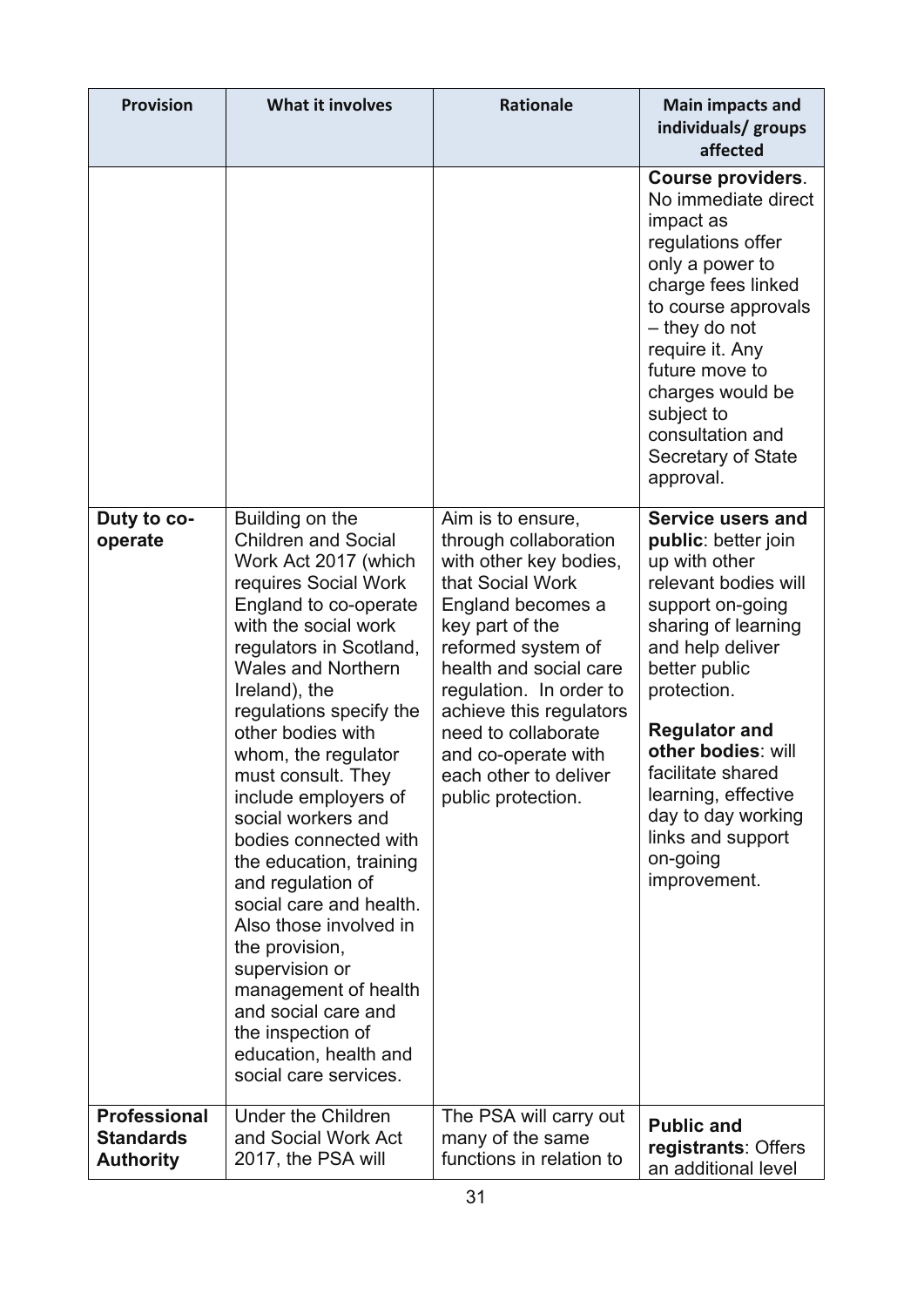| <b>Provision</b>                 | <b>What it involves</b>                                                                                                                                                                                                                                                                                                                                                                                                                                                                                                          | <b>Rationale</b>                                                                                                                                                                                                                                                                                                                                                                                                                                                                                                             | <b>Main impacts and</b><br>individuals/ groups<br>affected                                                                                                                                                                                                                                                                                                                                |
|----------------------------------|----------------------------------------------------------------------------------------------------------------------------------------------------------------------------------------------------------------------------------------------------------------------------------------------------------------------------------------------------------------------------------------------------------------------------------------------------------------------------------------------------------------------------------|------------------------------------------------------------------------------------------------------------------------------------------------------------------------------------------------------------------------------------------------------------------------------------------------------------------------------------------------------------------------------------------------------------------------------------------------------------------------------------------------------------------------------|-------------------------------------------------------------------------------------------------------------------------------------------------------------------------------------------------------------------------------------------------------------------------------------------------------------------------------------------------------------------------------------------|
| (PSA)<br>oversight               | have oversight of<br>Social Work England's<br>regulatory functions.<br>This includes providing<br>for the PSA to refer<br>specified types of<br>fitness to practise<br>decisions to the High<br>Court if they are<br>concerned that such<br>decisions do not<br>adequately protect the<br>public.                                                                                                                                                                                                                                | Social Work England<br>as it does in relation to<br>the nine other health<br>and care regulators<br>including the General<br>Medical Council,<br><b>Nursing and Midwifery</b><br><b>Council and the Health</b><br>and Care Professions<br>Council. This includes<br>carrying out an annual<br>review of how Social<br><b>Work England</b><br>discharges its<br>functions and referring<br>cases to the High<br>Court whether it feels<br>that fitness to practise<br>decisions are<br>insufficient for public<br>protection. | of oversight,<br>ensuring confidence<br>in the system,<br>particularly<br>surrounding fitness<br>to practise<br>decisions.                                                                                                                                                                                                                                                                |
| <b>Rule making</b><br>procedures | Requires the regulator,<br>following consultation,<br>to make rules setting<br>out the detail of many<br>of its functions.<br>Any rules proposed<br>following consultation<br>to be shared with the<br>Secretary of State,<br>who may object and<br>require modifications.<br>The Secretary of State<br>may also seek advice<br>from the PSA. If no<br>objection is received,<br>rules come into force<br>after 28 days on a<br>date determined by<br>the regulator. Or, an<br>earlier date was<br>agreed with the<br>regulator. | Will enable the<br>regulator to initiate<br>change to its<br>processes and<br>functions efficiently<br>and proportionately,<br>subject to appropriate<br>consultation with<br>sectoral interests and<br>a robust oversight<br>mechanism.                                                                                                                                                                                                                                                                                     | <b>Regulator</b> able to<br>initiate change<br>more efficiently and<br>effectively in<br>response to<br>developments in<br>practise and social<br>work roles.<br>Social workers,<br>providers, related<br><b>bodies</b> $-$ able to<br>contribute to all<br>consultations,<br>ensuring sector<br>expertise and input<br>is taken fully into<br>account in the<br>shaping of any<br>rules. |